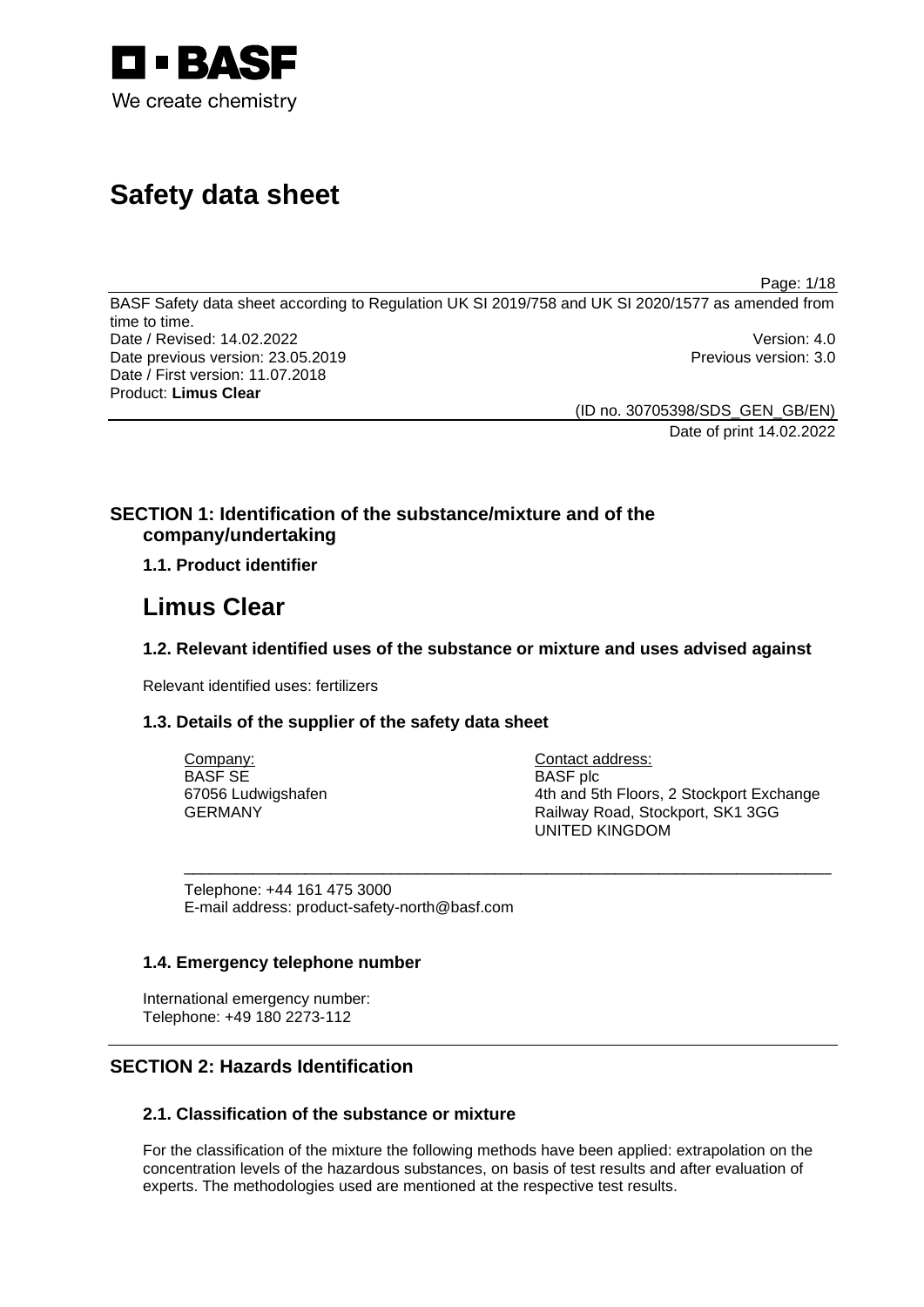BASF Safety data sheet according to Regulation UK SI 2019/758 and UK SI 2020/1577 as amended from time to time. Date / Revised: 14.02.2022 Version: 4.0 Date previous version: 23.05.2019 **Previous version: 3.0** Previous version: 3.0 Date / First version: 11.07.2018 Product: **Limus Clear** 

(ID no. 30705398/SDS\_GEN\_GB/EN) Date of print 14.02.2022

According to GB-CLP Regulations UK SI 2019/720 and UK SI 2020/1567

| Skin Corr./Irrit. 2      | H315 Causes skin irritation.                            |
|--------------------------|---------------------------------------------------------|
| Eye Dam./Irrit. 2        | H319 Causes serious eye irritation.                     |
| Repr. 2                  | H361f Suspected of damaging fertility.                  |
| <b>Aquatic Chronic 3</b> | H412 Harmful to aquatic life with long lasting effects. |

For the classifications not written out in full in this section the full text can be found in section 16.

# **2.2. Label elements**

Globally Harmonized System (GHS) in accordance with UK regulations.

Pictogram:



Signal Word: Warning

| <b>Hazard Statement:</b>               |                                                                                              |  |  |
|----------------------------------------|----------------------------------------------------------------------------------------------|--|--|
| H <sub>3</sub> 19                      | Causes serious eye irritation.                                                               |  |  |
| H <sub>315</sub>                       | Causes skin irritation.                                                                      |  |  |
| H361f                                  | Suspected of damaging fertility.                                                             |  |  |
| H412                                   | Harmful to aquatic life with long lasting effects.                                           |  |  |
| <b>EUH401</b>                          | To avoid risks to human health and the environment, comply with the<br>instructions for use. |  |  |
| <b>Precautionary Statement:</b>        |                                                                                              |  |  |
| P <sub>101</sub>                       | If medical advice is needed, have product container or label at hand.                        |  |  |
| P <sub>102</sub>                       | Keep out of reach of children.                                                               |  |  |
| P <sub>103</sub>                       | Read carefully and follow all instructions.                                                  |  |  |
| Precautionary Statements (Prevention): |                                                                                              |  |  |
| P <sub>280</sub>                       | Wear protective gloves, protective clothing and eye protection or face<br>protection.        |  |  |
| P <sub>201</sub>                       | Obtain special instructions before use.                                                      |  |  |
| P <sub>202</sub>                       | Do not handle until all safety precautions have been read and<br>understood.                 |  |  |
| P <sub>264</sub>                       | Wash contaminated body parts thoroughly after handling.                                      |  |  |

Precautionary Statements (Response):

Page: 2/18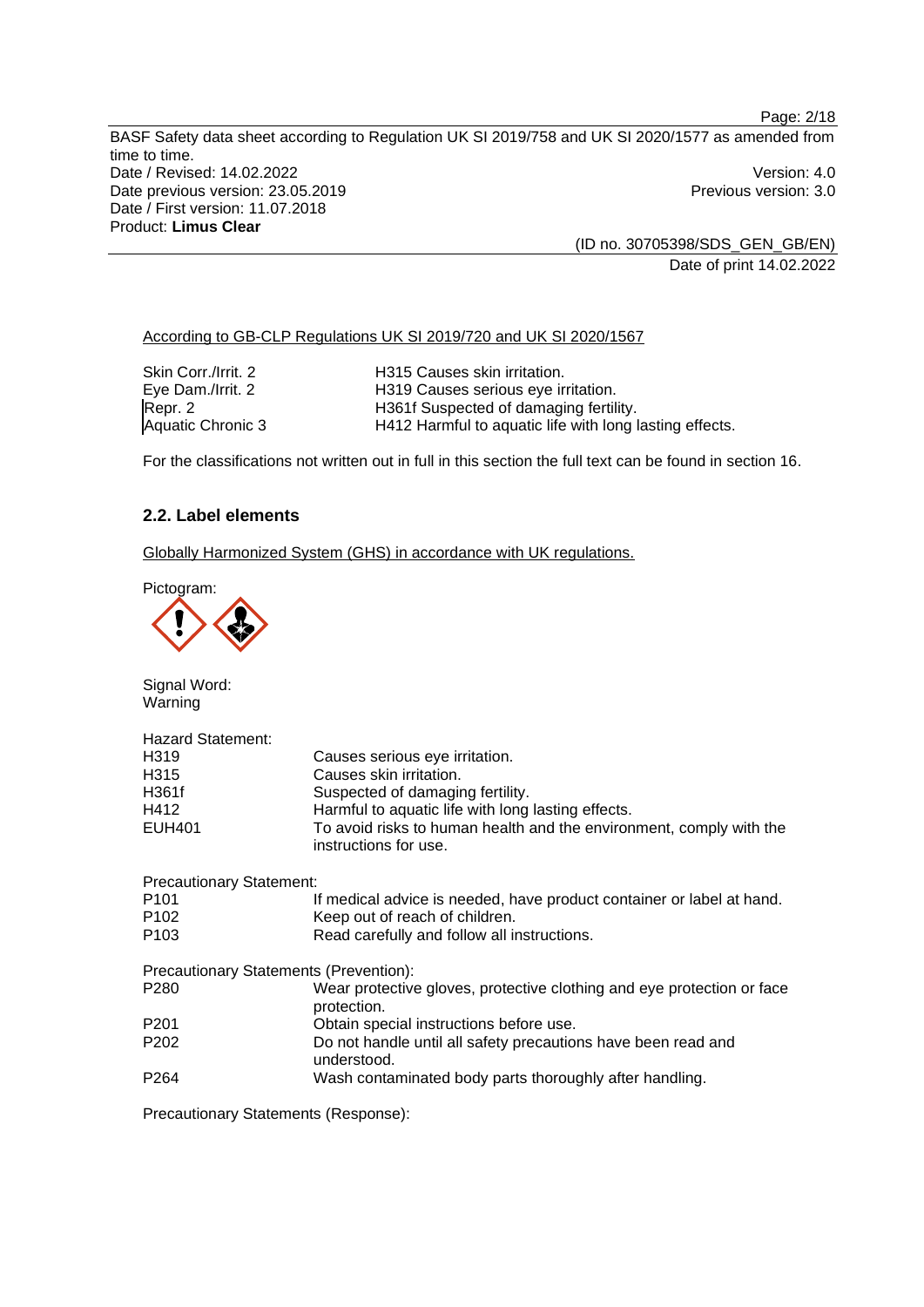Page: 3/18 BASF Safety data sheet according to Regulation UK SI 2019/758 and UK SI 2020/1577 as amended from time to time. Date / Revised: 14.02.2022 Version: 4.0 Date previous version: 23.05.2019 **Previous version: 3.0** Previous version: 3.0 Date / First version: 11.07.2018 Product: **Limus Clear** 

(ID no. 30705398/SDS\_GEN\_GB/EN) Date of print 14.02.2022

| P305 + P351 + P338                   | IF IN EYES: Rinse cautiously with water for several minutes. Remove<br>contact lenses, if present and easy to do. Continue rinsing.                                                         |
|--------------------------------------|---------------------------------------------------------------------------------------------------------------------------------------------------------------------------------------------|
| P302 + P352                          | IF ON SKIN: Wash with plenty of soap and water.                                                                                                                                             |
| P308 + P313                          | IF exposed or concerned: Get medical attention.                                                                                                                                             |
| P332 + P313                          | If skin irritation occurs: Get medical attention.                                                                                                                                           |
| P337 + P313                          | If eye irritation persists: Get medical attention.                                                                                                                                          |
| P362 + P364                          | Take off contaminated clothing and wash it before reuse.                                                                                                                                    |
| Precautionary Statements (Storage):  |                                                                                                                                                                                             |
| P405                                 | Store locked up.                                                                                                                                                                            |
| Precautionary Statements (Disposal): |                                                                                                                                                                                             |
| P501                                 | Dispose of contents/container to a licensed hazardous-waste disposal<br>contractor or collection site except for empty clean containers which can<br>be disposed of as non-hazardous waste. |

### According to GB-CLP Regulations UK SI 2019/720 and UK SI 2020/1567

Hazard determining component(s) for labelling: N-butylphosphorothioic triamide (NBPT), Npropylphosphorothioic triamide (NPPT), Polyethyleneimine

# **2.3. Other hazards**

According to GB-CLP Regulations UK SI 2019/720 and UK SI 2020/1567

See section 12 - Results of PBT and vPvB assessment.

Contains Phosphorothioic triamide, N-butyl- The repeated administration of high dose levels is suspected to cause reduction of Cholinesterase activity.

### **SECTION 3: Composition/Information on Ingredients**

#### **3.1. Substances**

Not applicable

# **3.2. Mixtures**

#### Chemical nature

additives

Hazardous ingredients (GHS) According to GB-CLP Regulations UK SI 2019/720 and UK SI 2020/1567

N-butylphosphorothioic triamide (NBPT)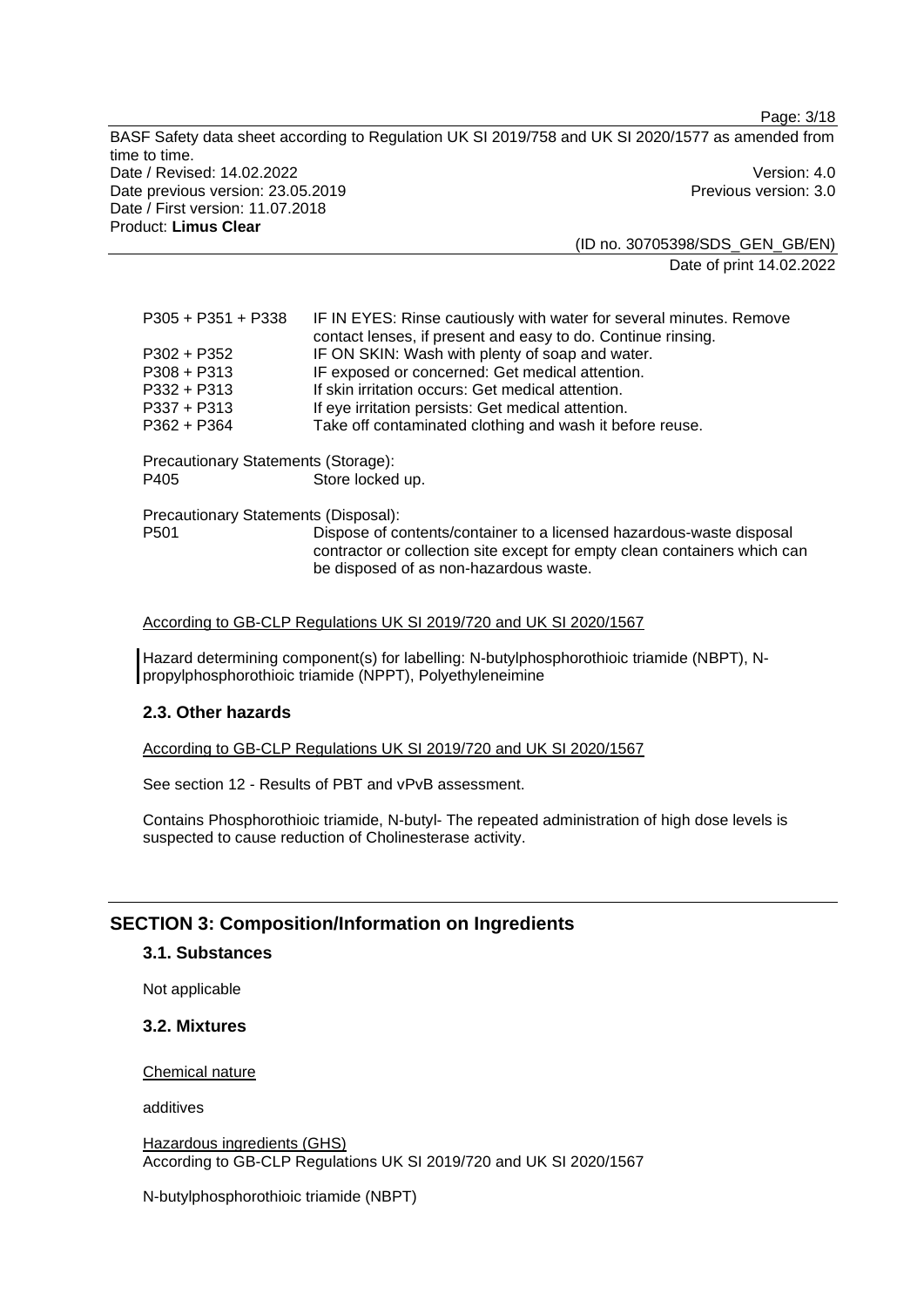Page: 4/18

BASF Safety data sheet according to Regulation UK SI 2019/758 and UK SI 2020/1577 as amended from time to time. Date / Revised: 14.02.2022 Version: 4.0 Date previous version: 23.05.2019 **Previous version: 3.0** Previous version: 3.0 Date / First version: 11.07.2018 Product: **Limus Clear** 

> (ID no. 30705398/SDS\_GEN\_GB/EN) Date of print 14.02.2022

Content (W/W): 18.9 % CAS Number: 94317-64-3 EC-Number: 435-740-7 REACH registration number: 01- 0000018183-74 Eye Dam./Irrit. 1 Repr. 2 (fertility) H318, H361f N-propylphosphorothioic triamide (NPPT) Content (W/W): 6.3 % CAS Number: 916809-14-8 REACH registration number: 01- 2120090812-55 Eye Dam./Irrit. 2 Repr. 2 (fertility) H319, H361f Polyethyleneimine Content (W/W): < 10 % CAS Number: 9002-98-6 Acute Tox. 4 (oral) Eye Dam./Irrit. 1 Aquatic Chronic 2 H318, H302, H411 Propane-1,2-diol Content (W/W): < 55 % CAS Number: 57-55-6 EC-Number: 200-338-0 REACH registration number: 01- 2119456809-23 Dimethyl sulfoxide

Content (W/W): < 25 % CAS Number: 67-68-5 EC-Number: 200-664-3 REACH registration number: 01- 2119431362-50

For the classifications not written out in full in this section, including the hazard classes and the hazard statements, the full text is listed in section 16.

# **SECTION 4: First-Aid Measures**

# **4.1. Description of first aid measures**

Remove contaminated clothing.

If inhaled:

Keep patient calm, remove to fresh air, seek medical attention.

On skin contact: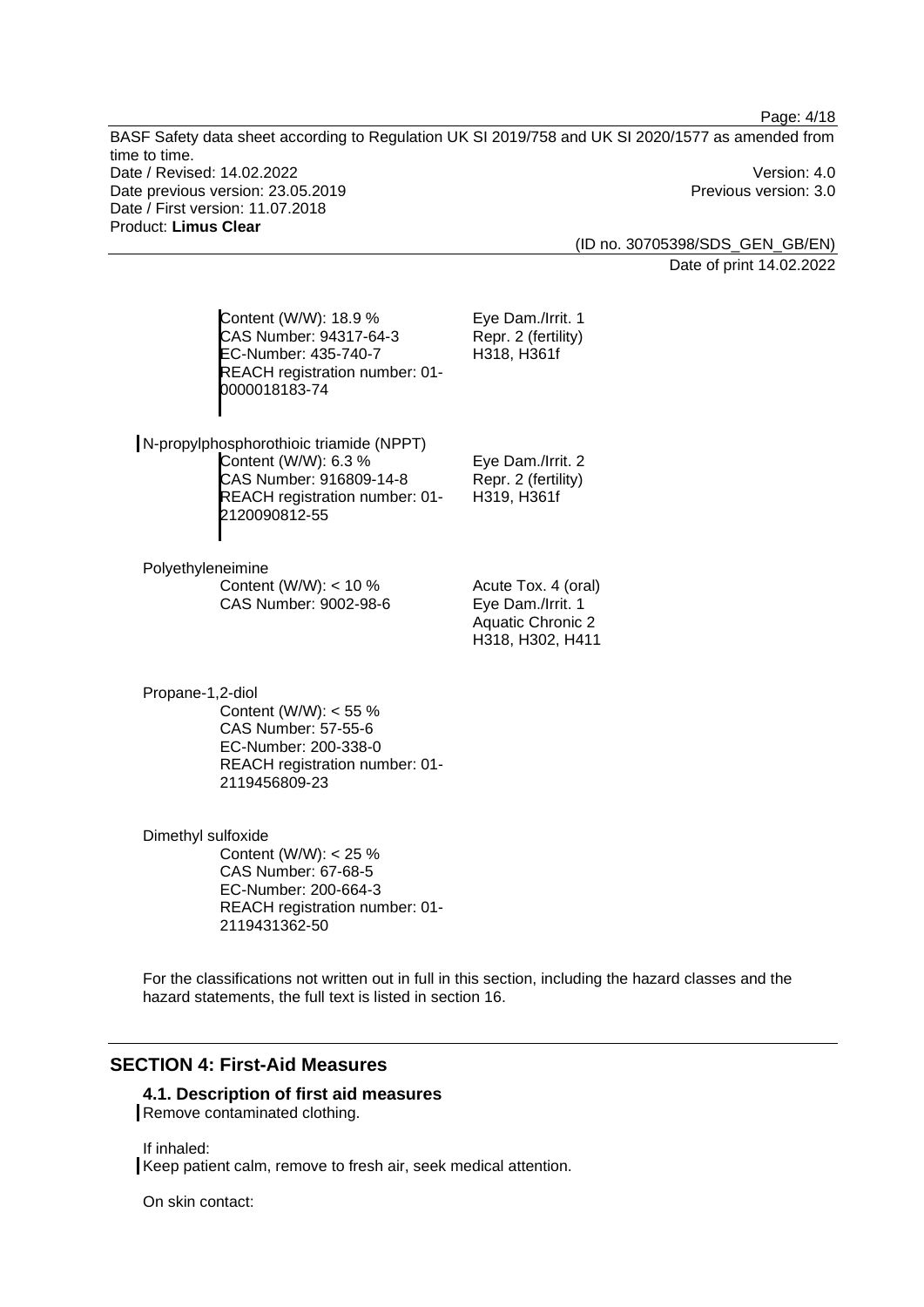Page: 5/18

BASF Safety data sheet according to Regulation UK SI 2019/758 and UK SI 2020/1577 as amended from time to time. Date / Revised: 14.02.2022 Version: 4.0 Date previous version: 23.05.2019 **Previous version: 3.0** Previous version: 3.0 Date / First version: 11.07.2018 Product: **Limus Clear** 

(ID no. 30705398/SDS\_GEN\_GB/EN) Date of print 14.02.2022

Wash thoroughly with soap and water

On contact with eyes:

Wash affected eyes for at least 15 minutes under running water with eyelids held open, consult an eye specialist.

On ingestion:

Immediately rinse mouth and then drink 200-300 ml of water, seek medical attention.

### **4.2. Most important symptoms and effects, both acute and delayed**

Symptoms: Information, i.e. additional information on symptoms and effects may be included in the GHS labeling phrases available in Section 2 and in the Toxicological assessments available in Section 11., (Further) symptoms and / or effects are not known so far

## **4.3. Indication of any immediate medical attention and special treatment needed**

Treatment: Treat according to symptoms (decontamination, vital function), administer atropine for cholinesterasis inhibition.

# **SECTION 5: Fire-Fighting Measures**

### **5.1. Extinguishing media**

Suitable extinguishing media: water spray, dry powder, foam, carbon dioxide

### **5.2. Special hazards arising from the substance or mixture**

Endangering substances: carbon monoxide, ammonia, anhydrous, Carbon dioxide, Hydrogen sulphide, phosphine, hydrogen chloride, nitrogen oxides, sulfur oxides, phosphorus oxides, halogenated compounds

Advice: The substances/groups of substances mentioned can be released in case of fire.

### **5.3. Advice for fire-fighters**

Special protective equipment:

Wear self-contained breathing apparatus and chemical-protective clothing.

Further information:

Keep containers cool by spraying with water if exposed to fire. In case of fire and/or explosion do not breathe fumes. Collect contaminated extinguishing water separately, do not allow to reach sewage or effluent systems. Dispose of fire debris and contaminated extinguishing water in accordance with official regulations.

# **SECTION 6: Accidental Release Measures**

# **6.1. Personal precautions, protective equipment and emergency procedures**

Do not breathe vapour/spray. Use personal protective clothing. Avoid contact with the skin, eyes and clothing.

### **6.2. Environmental precautions**

Do not discharge into the subsoil/soil. Do not discharge into drains/surface waters/groundwater.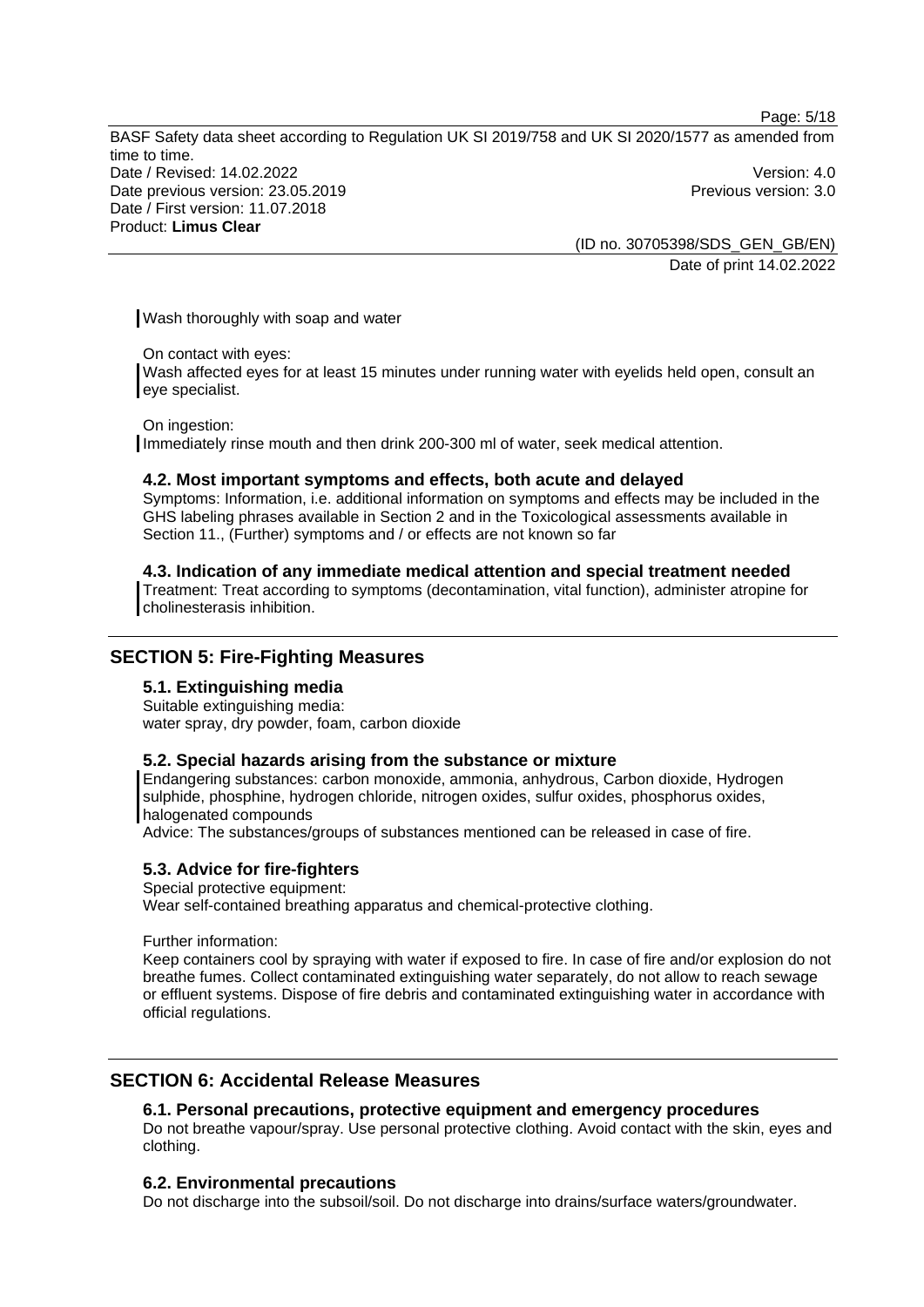Page: 6/18 BASF Safety data sheet according to Regulation UK SI 2019/758 and UK SI 2020/1577 as amended from time to time. Date / Revised: 14.02.2022 Version: 4.0 Date previous version: 23.05.2019 **Previous version: 3.0** Previous version: 3.0 Date / First version: 11.07.2018 Product: **Limus Clear** 

(ID no. 30705398/SDS\_GEN\_GB/EN) Date of print 14.02.2022

Do not allow contamination of public drains or surface or ground waters. Inform local water plc if spillage enters drains and the Environment Agency (England & Wales), the Scottish Environmental Protection Agency (Scotland), or the Environment and Heritage Service (Northern Ireland) if it enters surface or ground waters. Keep people and animals away.

# **6.3. Methods and material for containment and cleaning up**

For small amounts: Pick up with suitable absorbent material (e.g. sand, sawdust, general-purpose binder, kieselguhr).

For large amounts: Dike spillage. Pump off product.

Dispose of absorbed material in accordance with regulations. Collect waste in suitable containers, which can be labeled and sealed. Clean contaminated floors and objects thoroughly with water and detergents, observing environmental regulations.

## **6.4. Reference to other sections**

Information regarding exposure controls/personal protection and disposal considerations can be found in section 8 and 13.

# **SECTION 7: Handling and Storage**

# **7.1. Precautions for safe handling**

No special measures necessary if stored and handled correctly. Ensure thorough ventilation of stores and work areas. When using do not eat, drink or smoke. Hands and/or face should be washed before breaks and at the end of the shift.

Protection against fire and explosion:

Vapours may form ignitable mixture with air. Prevent electrostatic charge - sources of ignition should be kept well clear - fire extinguishers should be kept handy.

# **7.2. Conditions for safe storage, including any incompatibilities**

Segregate from foods and animal feeds.

Further information on storage conditions: Keep away from heat. Protect from direct sunlight.

Protect from temperatures below: -10 °C

Changes in the properties of the product may occur if substance/product is stored below indicated temperature for extended periods of time.

Protect from temperatures above: 40 °C

Changes in the properties of the product may occur if substance/product is stored above indicated temperature for extended periods of time.

# **7.3. Specific end use(s)**

For the relevant identified use(s) listed in Section 1 the advice mentioned in this section 7 is to be observed.

# **SECTION 8: Exposure Controls/Personal Protection**

**8.1. Control parameters**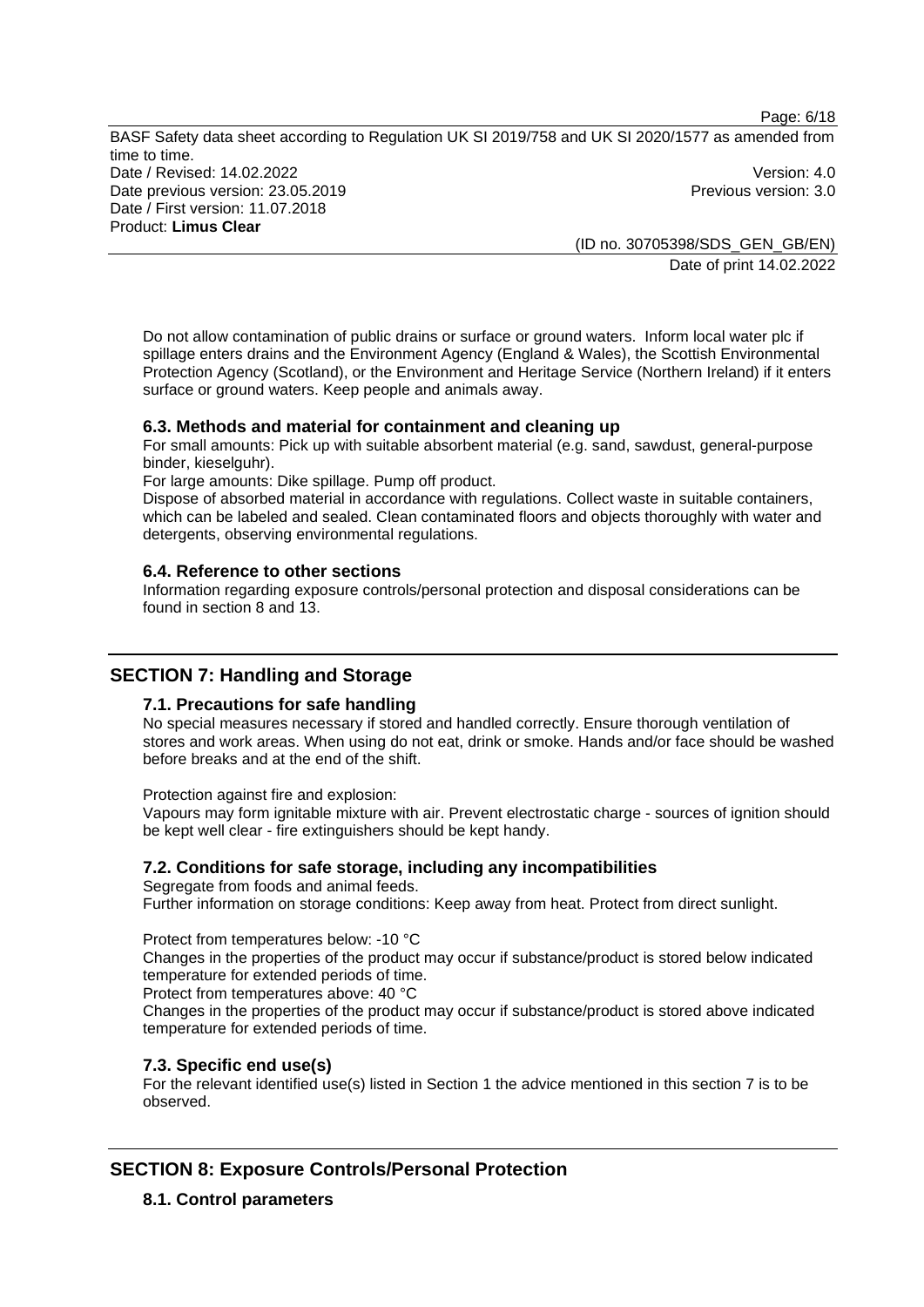Page: 7/18

BASF Safety data sheet according to Regulation UK SI 2019/758 and UK SI 2020/1577 as amended from time to time. Date / Revised: 14.02.2022 Version: 4.0 Date previous version: 23.05.2019 **Previous version: 3.0** Previous version: 3.0 Date / First version: 11.07.2018 Product: **Limus Clear** 

(ID no. 30705398/SDS\_GEN\_GB/EN) Date of print 14.02.2022

Components with occupational exposure limits

57-55-6: Propane-1,2-diol TWA value 474 mg/m3 ; 150 ppm (WEL/EH 40 (UK)), Total vapour and particulates TWA value 10 mg/m3 (WEL/EH 40 (UK)), Particulate

Refer to the current edition of HSE Guidance Note EH40 Occupational Exposure Limits (United Kingdom). For normal use and handling refer to the product label/leaflet. In all other cases the following apply.

# **8.2. Exposure controls**

Personal protective equipment

Respiratory protection:

Suitable respiratory protection for lower concentrations or short-term effect: Combination filter for gases/vapours of organic, inorganic, acid inorganic, alkaline compounds and toxic particles (e. g. EN 14387 Type ABEK-P3)

Hand protection:

Suitable chemical resistant safety gloves (EN ISO 374-1) also with prolonged, direct contact (Recommended: Protective index 6, corresponding > 480 minutes of permeation time according to EN ISO 374-1): E.g. nitrile rubber (0.4 mm), chloroprene rubber (0.5 mm), butyl rubber (0.7 mm) etc.

Eye protection: Safety glasses with side-shields (frame goggles) (e.g. EN 166)

Body protection:

Body protection must be chosen depending on activity and possible exposure, e.g. apron, protecting boots, chemical-protection suit (according to EN 14605 in case of splashes or EN ISO 13982 in case of dust).

General safety and hygiene measures

Wearing of closed work clothing is recommended. Store work clothing separately. Keep away from food, drink and animal feeding stuffs.

# **SECTION 9: Physical and Chemical Properties**

# **9.1. Information on basic physical and chemical properties**

| Form:   | liauid                        |
|---------|-------------------------------|
| Colour: | colourless to slightly yellow |
|         | clear                         |
| Odour:  | moderate odour, aromatic      |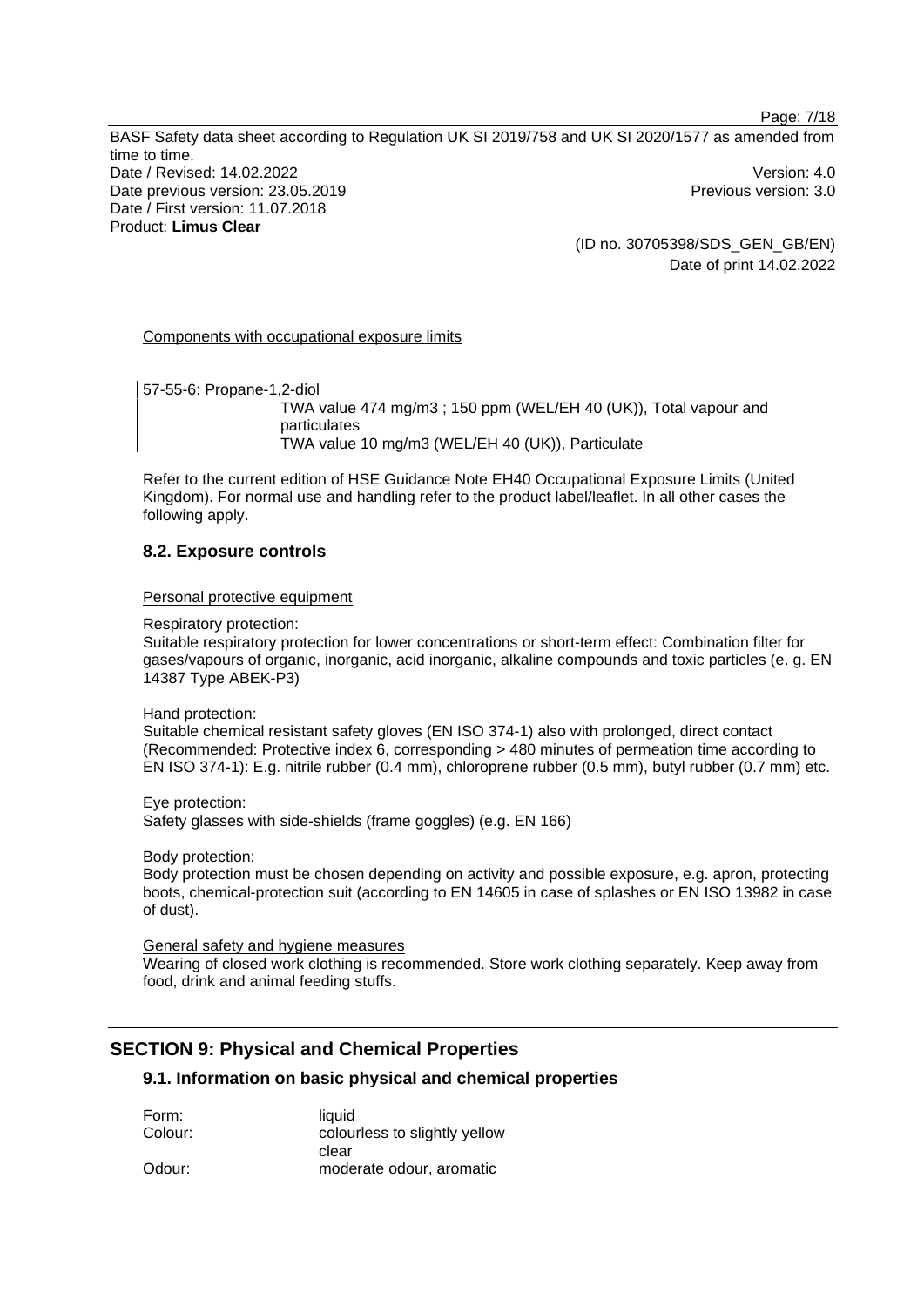| Date / Revised: 14.02.2022<br>Version: 4.0<br>Date previous version: 23.05.2019<br>Previous version: 3.0<br>Date / First version: 11.07.2018<br>Product: Limus Clear<br>(ID no. 30705398/SDS_GEN_GB/EN)<br>Date of print 14.02.2022<br>Odour threshold:<br>Not determined due to potential<br>health hazard by inhalation.<br>approx. 9.5 - 11.5<br>pH value:<br>(CIPAC standard water D, 1 %(m),<br>20 °C<br>Melting point:<br>The product has not been tested.<br>approx. 178 °C<br>Boiling point:<br>(OECD Guideline 103)<br>approx. 100 °C<br>(Directive 92/69/EEC, A.9)<br>Flash point:<br>Evaporation rate:<br>not applicable<br>not applicable<br>Flammability:<br>Lower explosion limit:<br>As a result of our experience with this<br>product and our knowledge of its<br>composition we do not expect any<br>hazard as long as the product is used<br>appropriately and in accordance with<br>the intended use.<br>Upper explosion limit:<br>As a result of our experience with this<br>product and our knowledge of its<br>composition we do not expect any<br>hazard as long as the product is used<br>appropriately and in accordance with<br>the intended use.<br>Ignition temperature:<br>Information applies to the solvent.<br>Information on: Propane-1,2-diol<br>$>$ 400 °C<br>Ignition temperature:<br>(Directive 84/449/EEC, A.15)<br>Vapour pressure:<br>approx. 0.2 hPa<br>(25 °C)<br>Information applies to the solvent.<br>approx. 1.09 g/cm3<br>Density:<br>(20 °C)<br>Relative vapour density (air):<br>not applicable<br>Solubility in water:<br>soluble<br>(20 °C)<br>Partitioning coefficient n-octanol/water (log Kow):<br>The statements are based on the<br>properties of the individual<br>components.<br>Information on: N-butylphosphorothioic triamide (NBPT)<br>Partitioning coefficient n-octanol/water (log Kow): 0.444<br>(OECD Guideline 107)<br>(20 °C; pH value: approx. 7)<br>Information on: N-propylphosphorothioic triamide (NPPT) |               | BASF Safety data sheet according to Regulation UK SI 2019/758 and UK SI 2020/1577 as amended from |  |
|------------------------------------------------------------------------------------------------------------------------------------------------------------------------------------------------------------------------------------------------------------------------------------------------------------------------------------------------------------------------------------------------------------------------------------------------------------------------------------------------------------------------------------------------------------------------------------------------------------------------------------------------------------------------------------------------------------------------------------------------------------------------------------------------------------------------------------------------------------------------------------------------------------------------------------------------------------------------------------------------------------------------------------------------------------------------------------------------------------------------------------------------------------------------------------------------------------------------------------------------------------------------------------------------------------------------------------------------------------------------------------------------------------------------------------------------------------------------------------------------------------------------------------------------------------------------------------------------------------------------------------------------------------------------------------------------------------------------------------------------------------------------------------------------------------------------------------------------------------------------------------------------------------------------------------------------------------------------------------|---------------|---------------------------------------------------------------------------------------------------|--|
|                                                                                                                                                                                                                                                                                                                                                                                                                                                                                                                                                                                                                                                                                                                                                                                                                                                                                                                                                                                                                                                                                                                                                                                                                                                                                                                                                                                                                                                                                                                                                                                                                                                                                                                                                                                                                                                                                                                                                                                    | time to time. |                                                                                                   |  |
|                                                                                                                                                                                                                                                                                                                                                                                                                                                                                                                                                                                                                                                                                                                                                                                                                                                                                                                                                                                                                                                                                                                                                                                                                                                                                                                                                                                                                                                                                                                                                                                                                                                                                                                                                                                                                                                                                                                                                                                    |               |                                                                                                   |  |
|                                                                                                                                                                                                                                                                                                                                                                                                                                                                                                                                                                                                                                                                                                                                                                                                                                                                                                                                                                                                                                                                                                                                                                                                                                                                                                                                                                                                                                                                                                                                                                                                                                                                                                                                                                                                                                                                                                                                                                                    |               |                                                                                                   |  |
|                                                                                                                                                                                                                                                                                                                                                                                                                                                                                                                                                                                                                                                                                                                                                                                                                                                                                                                                                                                                                                                                                                                                                                                                                                                                                                                                                                                                                                                                                                                                                                                                                                                                                                                                                                                                                                                                                                                                                                                    |               |                                                                                                   |  |
|                                                                                                                                                                                                                                                                                                                                                                                                                                                                                                                                                                                                                                                                                                                                                                                                                                                                                                                                                                                                                                                                                                                                                                                                                                                                                                                                                                                                                                                                                                                                                                                                                                                                                                                                                                                                                                                                                                                                                                                    |               |                                                                                                   |  |
|                                                                                                                                                                                                                                                                                                                                                                                                                                                                                                                                                                                                                                                                                                                                                                                                                                                                                                                                                                                                                                                                                                                                                                                                                                                                                                                                                                                                                                                                                                                                                                                                                                                                                                                                                                                                                                                                                                                                                                                    |               |                                                                                                   |  |
|                                                                                                                                                                                                                                                                                                                                                                                                                                                                                                                                                                                                                                                                                                                                                                                                                                                                                                                                                                                                                                                                                                                                                                                                                                                                                                                                                                                                                                                                                                                                                                                                                                                                                                                                                                                                                                                                                                                                                                                    |               |                                                                                                   |  |
|                                                                                                                                                                                                                                                                                                                                                                                                                                                                                                                                                                                                                                                                                                                                                                                                                                                                                                                                                                                                                                                                                                                                                                                                                                                                                                                                                                                                                                                                                                                                                                                                                                                                                                                                                                                                                                                                                                                                                                                    |               |                                                                                                   |  |
|                                                                                                                                                                                                                                                                                                                                                                                                                                                                                                                                                                                                                                                                                                                                                                                                                                                                                                                                                                                                                                                                                                                                                                                                                                                                                                                                                                                                                                                                                                                                                                                                                                                                                                                                                                                                                                                                                                                                                                                    |               |                                                                                                   |  |
|                                                                                                                                                                                                                                                                                                                                                                                                                                                                                                                                                                                                                                                                                                                                                                                                                                                                                                                                                                                                                                                                                                                                                                                                                                                                                                                                                                                                                                                                                                                                                                                                                                                                                                                                                                                                                                                                                                                                                                                    |               |                                                                                                   |  |
|                                                                                                                                                                                                                                                                                                                                                                                                                                                                                                                                                                                                                                                                                                                                                                                                                                                                                                                                                                                                                                                                                                                                                                                                                                                                                                                                                                                                                                                                                                                                                                                                                                                                                                                                                                                                                                                                                                                                                                                    |               |                                                                                                   |  |
|                                                                                                                                                                                                                                                                                                                                                                                                                                                                                                                                                                                                                                                                                                                                                                                                                                                                                                                                                                                                                                                                                                                                                                                                                                                                                                                                                                                                                                                                                                                                                                                                                                                                                                                                                                                                                                                                                                                                                                                    |               |                                                                                                   |  |
|                                                                                                                                                                                                                                                                                                                                                                                                                                                                                                                                                                                                                                                                                                                                                                                                                                                                                                                                                                                                                                                                                                                                                                                                                                                                                                                                                                                                                                                                                                                                                                                                                                                                                                                                                                                                                                                                                                                                                                                    |               |                                                                                                   |  |
|                                                                                                                                                                                                                                                                                                                                                                                                                                                                                                                                                                                                                                                                                                                                                                                                                                                                                                                                                                                                                                                                                                                                                                                                                                                                                                                                                                                                                                                                                                                                                                                                                                                                                                                                                                                                                                                                                                                                                                                    |               |                                                                                                   |  |
|                                                                                                                                                                                                                                                                                                                                                                                                                                                                                                                                                                                                                                                                                                                                                                                                                                                                                                                                                                                                                                                                                                                                                                                                                                                                                                                                                                                                                                                                                                                                                                                                                                                                                                                                                                                                                                                                                                                                                                                    |               |                                                                                                   |  |
|                                                                                                                                                                                                                                                                                                                                                                                                                                                                                                                                                                                                                                                                                                                                                                                                                                                                                                                                                                                                                                                                                                                                                                                                                                                                                                                                                                                                                                                                                                                                                                                                                                                                                                                                                                                                                                                                                                                                                                                    |               |                                                                                                   |  |
|                                                                                                                                                                                                                                                                                                                                                                                                                                                                                                                                                                                                                                                                                                                                                                                                                                                                                                                                                                                                                                                                                                                                                                                                                                                                                                                                                                                                                                                                                                                                                                                                                                                                                                                                                                                                                                                                                                                                                                                    |               |                                                                                                   |  |
|                                                                                                                                                                                                                                                                                                                                                                                                                                                                                                                                                                                                                                                                                                                                                                                                                                                                                                                                                                                                                                                                                                                                                                                                                                                                                                                                                                                                                                                                                                                                                                                                                                                                                                                                                                                                                                                                                                                                                                                    |               |                                                                                                   |  |
|                                                                                                                                                                                                                                                                                                                                                                                                                                                                                                                                                                                                                                                                                                                                                                                                                                                                                                                                                                                                                                                                                                                                                                                                                                                                                                                                                                                                                                                                                                                                                                                                                                                                                                                                                                                                                                                                                                                                                                                    |               |                                                                                                   |  |
|                                                                                                                                                                                                                                                                                                                                                                                                                                                                                                                                                                                                                                                                                                                                                                                                                                                                                                                                                                                                                                                                                                                                                                                                                                                                                                                                                                                                                                                                                                                                                                                                                                                                                                                                                                                                                                                                                                                                                                                    |               |                                                                                                   |  |
|                                                                                                                                                                                                                                                                                                                                                                                                                                                                                                                                                                                                                                                                                                                                                                                                                                                                                                                                                                                                                                                                                                                                                                                                                                                                                                                                                                                                                                                                                                                                                                                                                                                                                                                                                                                                                                                                                                                                                                                    |               |                                                                                                   |  |
|                                                                                                                                                                                                                                                                                                                                                                                                                                                                                                                                                                                                                                                                                                                                                                                                                                                                                                                                                                                                                                                                                                                                                                                                                                                                                                                                                                                                                                                                                                                                                                                                                                                                                                                                                                                                                                                                                                                                                                                    |               |                                                                                                   |  |
|                                                                                                                                                                                                                                                                                                                                                                                                                                                                                                                                                                                                                                                                                                                                                                                                                                                                                                                                                                                                                                                                                                                                                                                                                                                                                                                                                                                                                                                                                                                                                                                                                                                                                                                                                                                                                                                                                                                                                                                    |               |                                                                                                   |  |
|                                                                                                                                                                                                                                                                                                                                                                                                                                                                                                                                                                                                                                                                                                                                                                                                                                                                                                                                                                                                                                                                                                                                                                                                                                                                                                                                                                                                                                                                                                                                                                                                                                                                                                                                                                                                                                                                                                                                                                                    |               |                                                                                                   |  |
|                                                                                                                                                                                                                                                                                                                                                                                                                                                                                                                                                                                                                                                                                                                                                                                                                                                                                                                                                                                                                                                                                                                                                                                                                                                                                                                                                                                                                                                                                                                                                                                                                                                                                                                                                                                                                                                                                                                                                                                    |               |                                                                                                   |  |
|                                                                                                                                                                                                                                                                                                                                                                                                                                                                                                                                                                                                                                                                                                                                                                                                                                                                                                                                                                                                                                                                                                                                                                                                                                                                                                                                                                                                                                                                                                                                                                                                                                                                                                                                                                                                                                                                                                                                                                                    |               |                                                                                                   |  |
|                                                                                                                                                                                                                                                                                                                                                                                                                                                                                                                                                                                                                                                                                                                                                                                                                                                                                                                                                                                                                                                                                                                                                                                                                                                                                                                                                                                                                                                                                                                                                                                                                                                                                                                                                                                                                                                                                                                                                                                    |               |                                                                                                   |  |
|                                                                                                                                                                                                                                                                                                                                                                                                                                                                                                                                                                                                                                                                                                                                                                                                                                                                                                                                                                                                                                                                                                                                                                                                                                                                                                                                                                                                                                                                                                                                                                                                                                                                                                                                                                                                                                                                                                                                                                                    |               |                                                                                                   |  |
|                                                                                                                                                                                                                                                                                                                                                                                                                                                                                                                                                                                                                                                                                                                                                                                                                                                                                                                                                                                                                                                                                                                                                                                                                                                                                                                                                                                                                                                                                                                                                                                                                                                                                                                                                                                                                                                                                                                                                                                    |               |                                                                                                   |  |
|                                                                                                                                                                                                                                                                                                                                                                                                                                                                                                                                                                                                                                                                                                                                                                                                                                                                                                                                                                                                                                                                                                                                                                                                                                                                                                                                                                                                                                                                                                                                                                                                                                                                                                                                                                                                                                                                                                                                                                                    |               |                                                                                                   |  |
|                                                                                                                                                                                                                                                                                                                                                                                                                                                                                                                                                                                                                                                                                                                                                                                                                                                                                                                                                                                                                                                                                                                                                                                                                                                                                                                                                                                                                                                                                                                                                                                                                                                                                                                                                                                                                                                                                                                                                                                    |               |                                                                                                   |  |
|                                                                                                                                                                                                                                                                                                                                                                                                                                                                                                                                                                                                                                                                                                                                                                                                                                                                                                                                                                                                                                                                                                                                                                                                                                                                                                                                                                                                                                                                                                                                                                                                                                                                                                                                                                                                                                                                                                                                                                                    |               |                                                                                                   |  |
|                                                                                                                                                                                                                                                                                                                                                                                                                                                                                                                                                                                                                                                                                                                                                                                                                                                                                                                                                                                                                                                                                                                                                                                                                                                                                                                                                                                                                                                                                                                                                                                                                                                                                                                                                                                                                                                                                                                                                                                    |               |                                                                                                   |  |
|                                                                                                                                                                                                                                                                                                                                                                                                                                                                                                                                                                                                                                                                                                                                                                                                                                                                                                                                                                                                                                                                                                                                                                                                                                                                                                                                                                                                                                                                                                                                                                                                                                                                                                                                                                                                                                                                                                                                                                                    |               |                                                                                                   |  |
|                                                                                                                                                                                                                                                                                                                                                                                                                                                                                                                                                                                                                                                                                                                                                                                                                                                                                                                                                                                                                                                                                                                                                                                                                                                                                                                                                                                                                                                                                                                                                                                                                                                                                                                                                                                                                                                                                                                                                                                    |               |                                                                                                   |  |
|                                                                                                                                                                                                                                                                                                                                                                                                                                                                                                                                                                                                                                                                                                                                                                                                                                                                                                                                                                                                                                                                                                                                                                                                                                                                                                                                                                                                                                                                                                                                                                                                                                                                                                                                                                                                                                                                                                                                                                                    |               |                                                                                                   |  |
|                                                                                                                                                                                                                                                                                                                                                                                                                                                                                                                                                                                                                                                                                                                                                                                                                                                                                                                                                                                                                                                                                                                                                                                                                                                                                                                                                                                                                                                                                                                                                                                                                                                                                                                                                                                                                                                                                                                                                                                    |               |                                                                                                   |  |
|                                                                                                                                                                                                                                                                                                                                                                                                                                                                                                                                                                                                                                                                                                                                                                                                                                                                                                                                                                                                                                                                                                                                                                                                                                                                                                                                                                                                                                                                                                                                                                                                                                                                                                                                                                                                                                                                                                                                                                                    |               |                                                                                                   |  |
|                                                                                                                                                                                                                                                                                                                                                                                                                                                                                                                                                                                                                                                                                                                                                                                                                                                                                                                                                                                                                                                                                                                                                                                                                                                                                                                                                                                                                                                                                                                                                                                                                                                                                                                                                                                                                                                                                                                                                                                    |               |                                                                                                   |  |
|                                                                                                                                                                                                                                                                                                                                                                                                                                                                                                                                                                                                                                                                                                                                                                                                                                                                                                                                                                                                                                                                                                                                                                                                                                                                                                                                                                                                                                                                                                                                                                                                                                                                                                                                                                                                                                                                                                                                                                                    |               |                                                                                                   |  |
|                                                                                                                                                                                                                                                                                                                                                                                                                                                                                                                                                                                                                                                                                                                                                                                                                                                                                                                                                                                                                                                                                                                                                                                                                                                                                                                                                                                                                                                                                                                                                                                                                                                                                                                                                                                                                                                                                                                                                                                    |               |                                                                                                   |  |
|                                                                                                                                                                                                                                                                                                                                                                                                                                                                                                                                                                                                                                                                                                                                                                                                                                                                                                                                                                                                                                                                                                                                                                                                                                                                                                                                                                                                                                                                                                                                                                                                                                                                                                                                                                                                                                                                                                                                                                                    |               |                                                                                                   |  |
|                                                                                                                                                                                                                                                                                                                                                                                                                                                                                                                                                                                                                                                                                                                                                                                                                                                                                                                                                                                                                                                                                                                                                                                                                                                                                                                                                                                                                                                                                                                                                                                                                                                                                                                                                                                                                                                                                                                                                                                    |               |                                                                                                   |  |
|                                                                                                                                                                                                                                                                                                                                                                                                                                                                                                                                                                                                                                                                                                                                                                                                                                                                                                                                                                                                                                                                                                                                                                                                                                                                                                                                                                                                                                                                                                                                                                                                                                                                                                                                                                                                                                                                                                                                                                                    |               |                                                                                                   |  |
|                                                                                                                                                                                                                                                                                                                                                                                                                                                                                                                                                                                                                                                                                                                                                                                                                                                                                                                                                                                                                                                                                                                                                                                                                                                                                                                                                                                                                                                                                                                                                                                                                                                                                                                                                                                                                                                                                                                                                                                    |               |                                                                                                   |  |
|                                                                                                                                                                                                                                                                                                                                                                                                                                                                                                                                                                                                                                                                                                                                                                                                                                                                                                                                                                                                                                                                                                                                                                                                                                                                                                                                                                                                                                                                                                                                                                                                                                                                                                                                                                                                                                                                                                                                                                                    |               |                                                                                                   |  |
|                                                                                                                                                                                                                                                                                                                                                                                                                                                                                                                                                                                                                                                                                                                                                                                                                                                                                                                                                                                                                                                                                                                                                                                                                                                                                                                                                                                                                                                                                                                                                                                                                                                                                                                                                                                                                                                                                                                                                                                    |               |                                                                                                   |  |
|                                                                                                                                                                                                                                                                                                                                                                                                                                                                                                                                                                                                                                                                                                                                                                                                                                                                                                                                                                                                                                                                                                                                                                                                                                                                                                                                                                                                                                                                                                                                                                                                                                                                                                                                                                                                                                                                                                                                                                                    |               |                                                                                                   |  |
|                                                                                                                                                                                                                                                                                                                                                                                                                                                                                                                                                                                                                                                                                                                                                                                                                                                                                                                                                                                                                                                                                                                                                                                                                                                                                                                                                                                                                                                                                                                                                                                                                                                                                                                                                                                                                                                                                                                                                                                    |               |                                                                                                   |  |
|                                                                                                                                                                                                                                                                                                                                                                                                                                                                                                                                                                                                                                                                                                                                                                                                                                                                                                                                                                                                                                                                                                                                                                                                                                                                                                                                                                                                                                                                                                                                                                                                                                                                                                                                                                                                                                                                                                                                                                                    |               |                                                                                                   |  |

Page: 8/18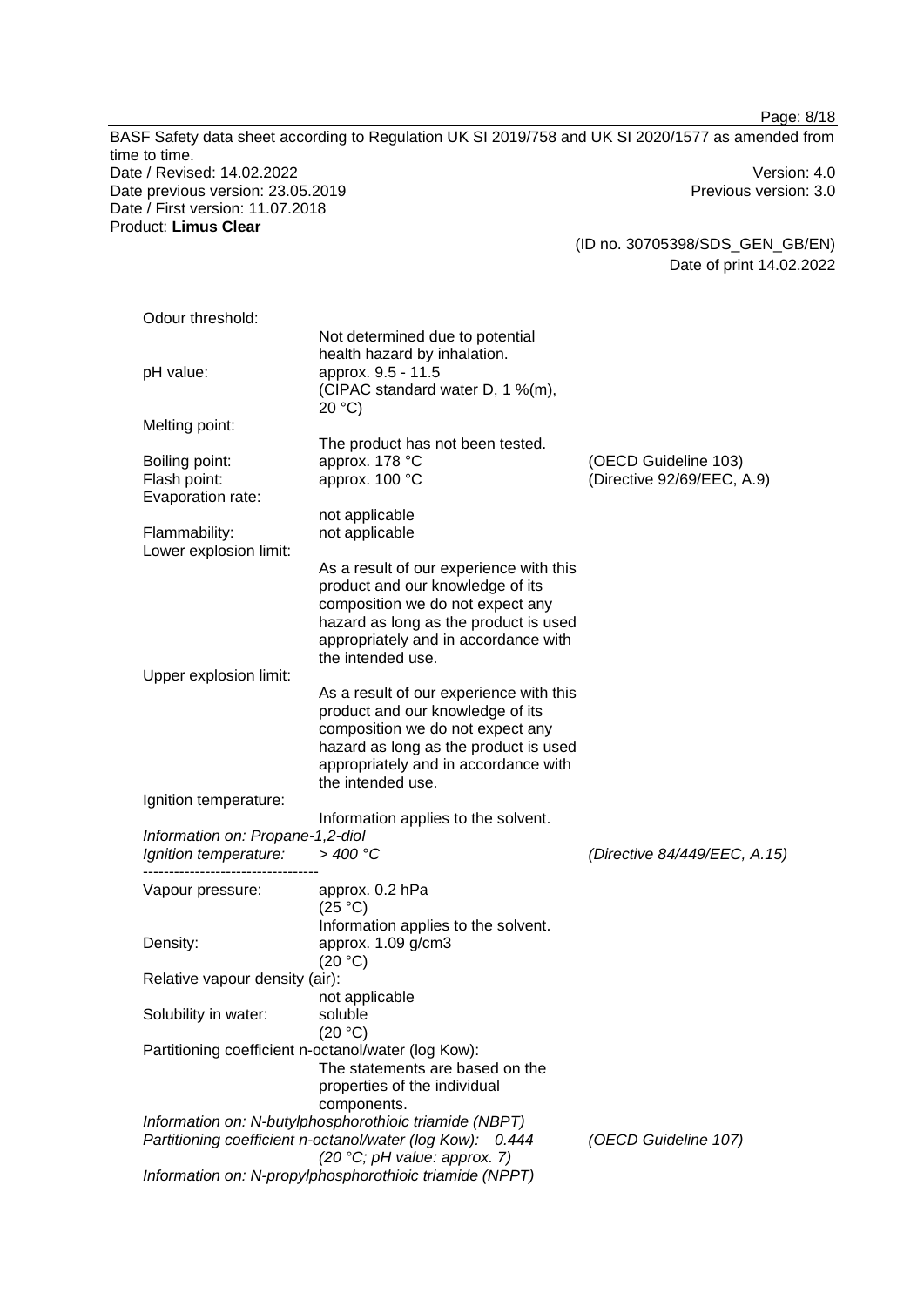BASF Safety data sheet according to Regulation UK SI 2019/758 and UK SI 2020/1577 as amended from time to time. Date / Revised: 14.02.2022 Version: 4.0 Date previous version: 23.05.2019 **Previous version: 3.0** Previous version: 3.0 Date / First version: 11.07.2018 Product: **Limus Clear** 

(ID no. 30705398/SDS\_GEN\_GB/EN) Date of print 14.02.2022

Page: 9/18

|                                           | Partitioning coefficient n-octanol/water (log Kow): $< 0.3$<br>(24 °C)                      | (OECD Guideline 117)                                                   |
|-------------------------------------------|---------------------------------------------------------------------------------------------|------------------------------------------------------------------------|
| Thermal decomposition: 179 °C, 327 kJ/kg, | (onset temperature)<br>275 °C, 124 kJ/kg,<br>(onset temperature)<br>regulations, class 4.1. | Not a substance liable to self-decomposition according to UN transport |
| Viscosity, dynamic:                       | approx. 47 mPa.s<br>(20 °C)                                                                 |                                                                        |
| Explosion hazard:                         | not explosive                                                                               |                                                                        |
| Fire promoting properties:                | Based on its structural properties<br>the product is not classified as<br>oxidizing.        |                                                                        |

# **9.2. Other information**

| SADT: | $>$ 75 °C                                                    |
|-------|--------------------------------------------------------------|
|       | Heat accumulation / Dewar 500 ml (SADT, UN-Test H.4, 28.4.4) |

# **SECTION 10: Stability and Reactivity**

# **10.1. Reactivity**

No hazardous reactions if stored and handled as prescribed/indicated.

### **10.2. Chemical stability**

The product is stable if stored and handled as prescribed/indicated.

### **10.3. Possibility of hazardous reactions**

No hazardous reactions if stored and handled as prescribed/indicated.

### **10.4. Conditions to avoid**

See SDS section 7 - Handling and storage.

# **10.5. Incompatible materials**

Substances to avoid: strong acids, strong bases, strong oxidizing agents

# **10.6. Hazardous decomposition products**

Hazardous decomposition products: No hazardous decomposition products if stored and handled as prescribed/indicated.

# **SECTION 11: Toxicological Information**

**11.1. Information on toxicological effects**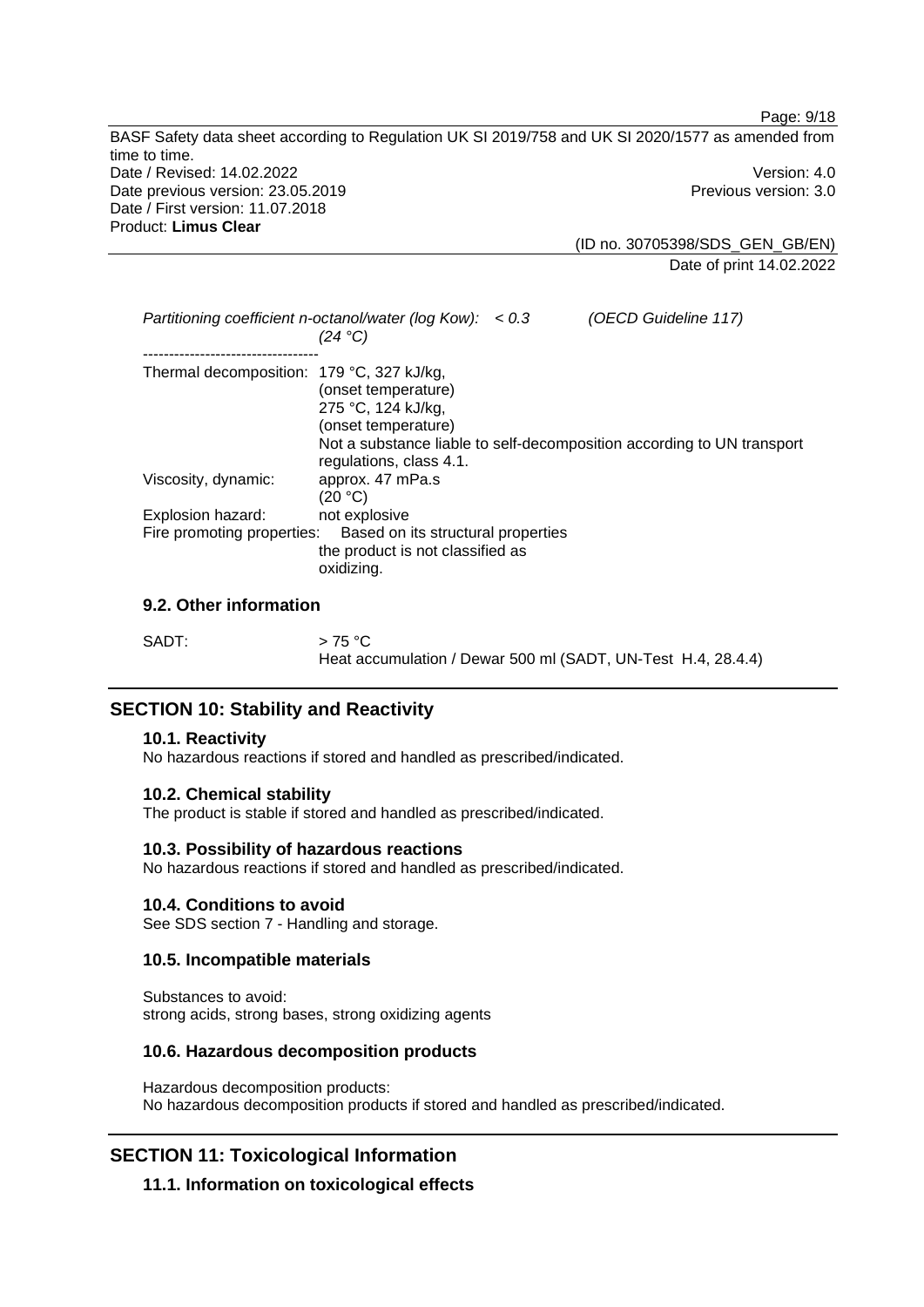Page: 10/18

BASF Safety data sheet according to Regulation UK SI 2019/758 and UK SI 2020/1577 as amended from time to time. Date / Revised: 14.02.2022 Version: 4.0 Date previous version: 23.05.2019 **Previous version: 3.0** Previous version: 3.0 Date / First version: 11.07.2018 Product: **Limus Clear** 

(ID no. 30705398/SDS\_GEN\_GB/EN) Date of print 14.02.2022

### Acute toxicity

Assessment of acute toxicity: Virtually nontoxic after a single skin contact. Virtually nontoxic after a single ingestion. Virtually nontoxic by inhalation.

Experimental/calculated data: rat (oral): > 2,000 mg/kg (OECD Guideline 423) No mortality was observed.

 (by inhalation):The product has not been tested. The statement has been derived from the properties of the individual components.

 rat (dermal): > 5,000 mg/kg (OECD Guideline 402) No mortality was observed.

*Information on: N-butylphosphorothioic triamide (NBPT) Experimental/calculated data: LC50 rat (by inhalation): > 2.1 mg/l 4 h (OECD Guideline 403) Tested as dust aerosol.*  ----------------------------------

#### Irritation

Assessment of irritating effects: Eye contact causes irritation. Skin contact causes irritation.

Experimental/calculated data: Skin corrosion/irritation rabbit: Irritant.

Serious eye damage/irritation rabbit: Irritant.

Respiratory/Skin sensitization

Assessment of sensitization:

There is no evidence of a skin-sensitizing potential. The product has not been tested. The statement has been derived from the properties of the individual components.

*Information on: N-propylphosphorothioic triamide (NPPT) Assessment of sensitization: Skin sensitizing effects were not observed in animal studies. The product has not been tested. The statement has been derived from substances/products of a similar structure or composition.* 

*Information on: N-butylphosphorothioic triamide (NBPT) Assessment of sensitization: After continuous contact with the skin, sensitization cannot be excluded.*  ----------------------------------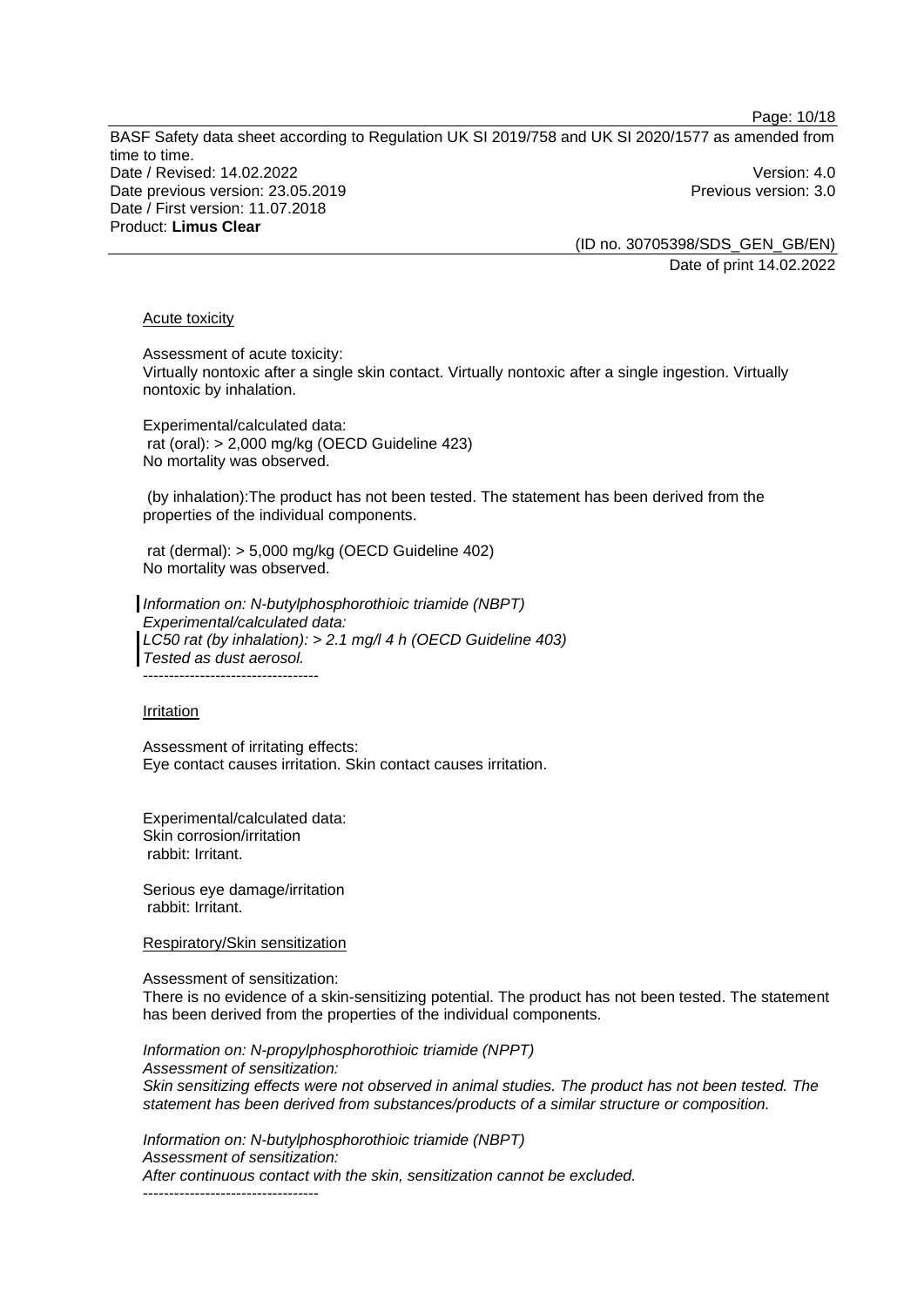Page: 11/18

BASF Safety data sheet according to Regulation UK SI 2019/758 and UK SI 2020/1577 as amended from time to time. Date / Revised: 14.02.2022 Version: 4.0 Date previous version: 23.05.2019 **Previous version: 3.0** Previous version: 3.0 Date / First version: 11.07.2018 Product: **Limus Clear** 

(ID no. 30705398/SDS\_GEN\_GB/EN) Date of print 14.02.2022

### Germ cell mutagenicity

Assessment of mutagenicity:

Mutagenicity tests revealed no genotoxic potential. The product has not been tested. The statement has been derived from the properties of the individual components.

#### **Carcinogenicity**

Assessment of carcinogenicity: The results of various animal studies gave no indication of a carcinogenic effect. The product has not been tested. The statement has been derived from the properties of the individual components.

#### Reproductive toxicity

Assessment of reproduction toxicity: The product has not been tested. The statement has been derived from the properties of the individual components.

*Information on: N-butylphosphorothioic triamide (NBPT) Assessment of reproduction toxicity: The results of animal studies suggest a fertility impairing effect.* 

*Information on: N-propylphosphorothioic triamide (NPPT)*

*Assessment of reproduction toxicity:* 

*The potential to impair fertility cannot be excluded. The product has not been tested. The statement has been derived from substances/products of a similar structure or composition.*   $-$ 

### Developmental toxicity

### Assessment of teratogenicity:

Animal studies gave no indication of a developmental toxic effect at doses that were not toxic to the parental animals. The product has not been tested. The statement has been derived from the properties of the individual components.

### Specific target organ toxicity (single exposure)

#### Assessment of STOT single:

Based on the available information there is no specific target organ toxicity to be expected after a single exposure.

Remarks: The product has not been tested. The statement has been derived from the properties of the individual components.

Repeated dose toxicity and Specific target organ toxicity (repeated exposure)

Assessment of repeated dose toxicity:

The product has not been tested. The statement has been derived from the properties of the individual components.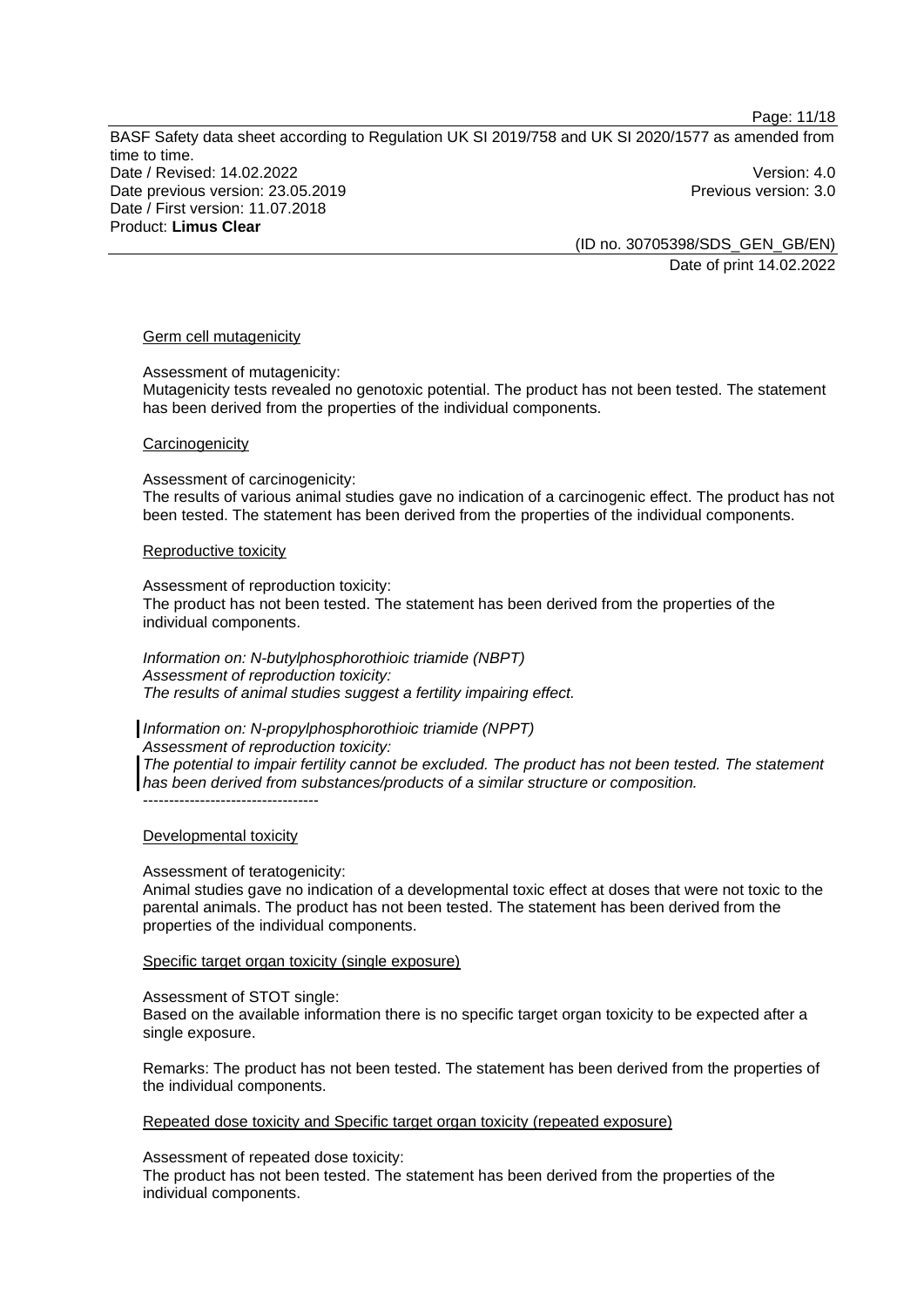BASF Safety data sheet according to Regulation UK SI 2019/758 and UK SI 2020/1577 as amended from time to time. Date / Revised: 14.02.2022 Version: 4.0 Date previous version: 23.05.2019 **Previous version: 3.0** Previous version: 3.0 Date / First version: 11.07.2018 Product: **Limus Clear** 

(ID no. 30705398/SDS\_GEN\_GB/EN) Date of print 14.02.2022

Page: 12/18

*Information on: Phosphorothioic triamide, N-butyl-Assessment of repeated dose toxicity: The repeated administration of high dose levels is suspected to cause reduction of Cholinesterase activity. The substance may cause damage to the liver after repeated ingestion of high doses, as shown in animal studies. The substance may cause damage to the kidney after repeated ingestion of high doses, as shown in animal studies.* 

----------------------------------

#### Aspiration hazard

The product has not been tested. The statement has been derived from the properties of the individual components. No aspiration hazard expected.

Other relevant toxicity information

Misuse can be harmful to health.

# **SECTION 12: Ecological Information**

### **12.1. Toxicity**

Assessment of aquatic toxicity: Harmful to aquatic life with long lasting effects.

Aquatic invertebrates: EC50 (48 h) 60.2 mg/l, Daphnia magna

*Information on: N-butylphosphorothioic triamide (NBPT) Toxicity to fish: LC50 (96 h) 1,140 mg/l, Lepomis macrochirus (OPPTS 820.1075 (EPA-Guideline), static) The details of the toxic effect relate to the nominal concentration.* 

*Information on: Polyethyleneimine Toxicity to fish: LC50 (96 h) > 10 - 100 mg/l, Leuciscus idus (OECD Guideline 203)*  ----------------------------------

*Information on: N-butylphosphorothioic triamide (NBPT) Aquatic plants: EC50 (72 h) 280 mg/l, Scenedesmus subspicatus (OECD Guideline 201, static) The details of the toxic effect relate to the nominal concentration.* 

*No observed effect concentration (72 h) 75 mg/l, Scenedesmus subspicatus (OECD Guideline 201, static)* 

*The details of the toxic effect relate to the nominal concentration.*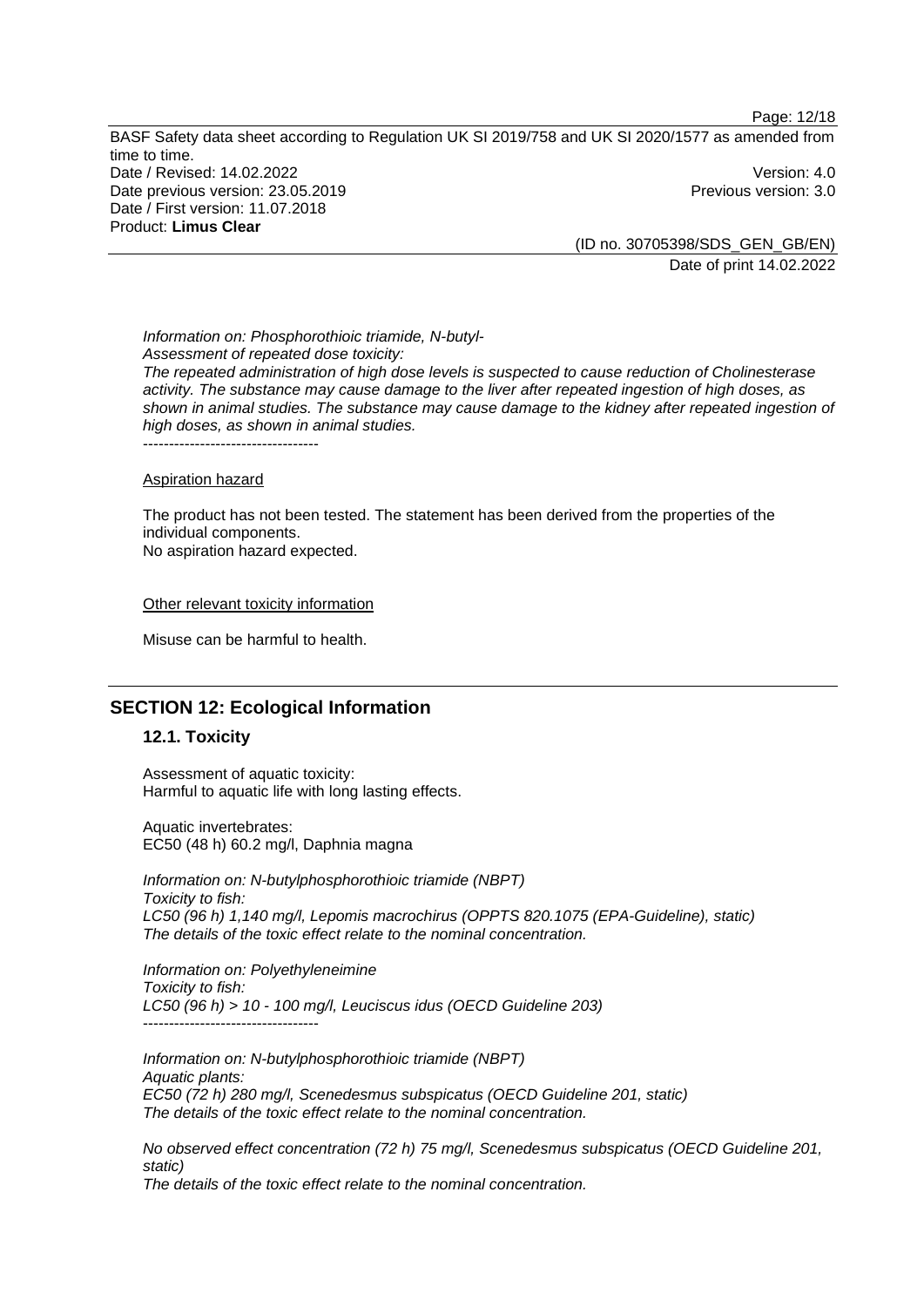Page: 13/18

BASF Safety data sheet according to Regulation UK SI 2019/758 and UK SI 2020/1577 as amended from time to time. Date / Revised: 14.02.2022 Version: 4.0 Date previous version: 23.05.2019 **Previous version: 3.0** Previous version: 3.0 Date / First version: 11.07.2018 Product: **Limus Clear** 

(ID no. 30705398/SDS\_GEN\_GB/EN) Date of print 14.02.2022

*Information on: Polyethyleneimine Aquatic plants: EC50 (72 h) > 1 - 10 mg/l (growth rate), Pseudokirchneriella subcapitata (OECD Guideline 201) acute Effect* 

*EC10 (72 h) 1 mg/l (growth rate), Pseudokirchneriella subcapitata (OECD Guideline 201) long-term effect*  ----------------------------------

*Information on: N-propylphosphorothioic triamide (NPPT) Chronic toxicity to aquatic invertebrates: EC50 19 mg/l, Daphnia magna*  -----------------------------------

# **12.2. Persistence and degradability**

Assessment biodegradation and elimination (H2O): The product has not been tested. The statement has been derived from the properties of the individual components.

*Information on: N-propylphosphorothioic triamide (NPPT) Assessment biodegradation and elimination (H2O): Not readily biodegradable (by OECD criteria).* 

*Information on: Polyethyleneimine Assessment biodegradation and elimination (H2O): Not readily biodegradable (by OECD criteria).*  -----------------------------------

# **12.3. Bioaccumulative potential**

Assessment bioaccumulation potential: The product has not been tested. The statement has been derived from the properties of the individual components.

*Information on: N-butylphosphorothioic triamide (NBPT) Assessment bioaccumulation potential: Because of the n-octanol/water distribution coefficient (log Pow) accumulation in organisms is not to be expected.* 

*Information on: N-propylphosphorothioic triamide (NPPT) Assessment bioaccumulation potential: Because of the n-octanol/water distribution coefficient (log Pow) accumulation in organisms is not to be expected.*  -----------------------------------

# **12.4. Mobility in soil**

Assessment transport between environmental compartments: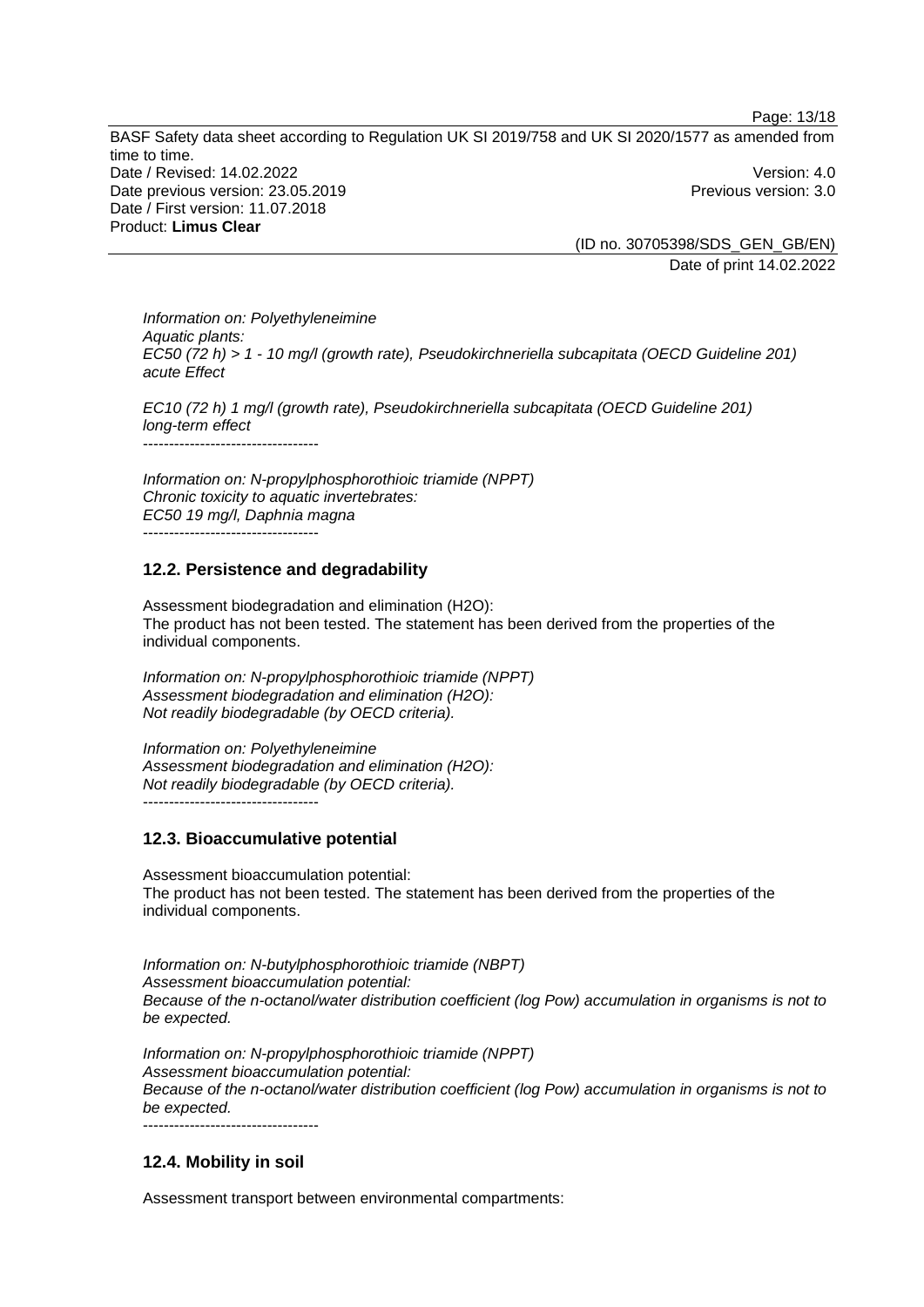Page: 14/18

BASF Safety data sheet according to Regulation UK SI 2019/758 and UK SI 2020/1577 as amended from time to time. Date / Revised: 14.02.2022 Version: 4.0 Date previous version: 23.05.2019 **Previous version: 3.0** Previous version: 3.0 Date / First version: 11.07.2018 Product: **Limus Clear** 

(ID no. 30705398/SDS\_GEN\_GB/EN) Date of print 14.02.2022

Adsorption in soil: The product has not been tested. The statement has been derived from the properties of the individual components.

*Information on: N-butylphosphorothioic triamide (NBPT) Assessment transport between environmental compartments: Volatility: The substance will slowly evaporate into the atmosphere from the water surface. Adsorption in soil: Adsorption to solid soil phase is not expected.*

*Information on: N-propylphosphorothioic triamide (NPPT) Assessment transport between environmental compartments: Volatility: The substance will not evaporate into the atmosphere from the water surface. Adsorption in soil: Adsorption to solid soil phase is not expected.* -----------------------------------

# **12.5. Results of PBT and vPvB assessment**

The product does not contain a substance fulfilling the PBT (persistent/bioaccumulative/toxic) criteria or the vPvB (very persistent/very bioaccumulative) criteria.

### **12.6. Other adverse effects**

The product does not contain substances that are listed in Regulation (EC) 1005/2009 on substances that deplete the ozone layer.

# **12.7. Additional information**

Other ecotoxicological advice: Do not discharge product into the environment without control.

# **SECTION 13: Disposal Considerations**

### **13.1. Waste treatment methods**

Must be disposed of or incinerated in accordance with local regulations.

The UK Environmental Protection (Duty of Care) Regulations (EP) and amendments should be noted (United Kingdom).

This product and any uncleaned containers must be disposed of as hazardous waste in accordance with the 2005 Hazardous Waste Regulations and amendments (United Kingdom)

Contaminated packaging:

Contaminated packaging should be emptied as far as possible and disposed of in the same manner as the substance/product.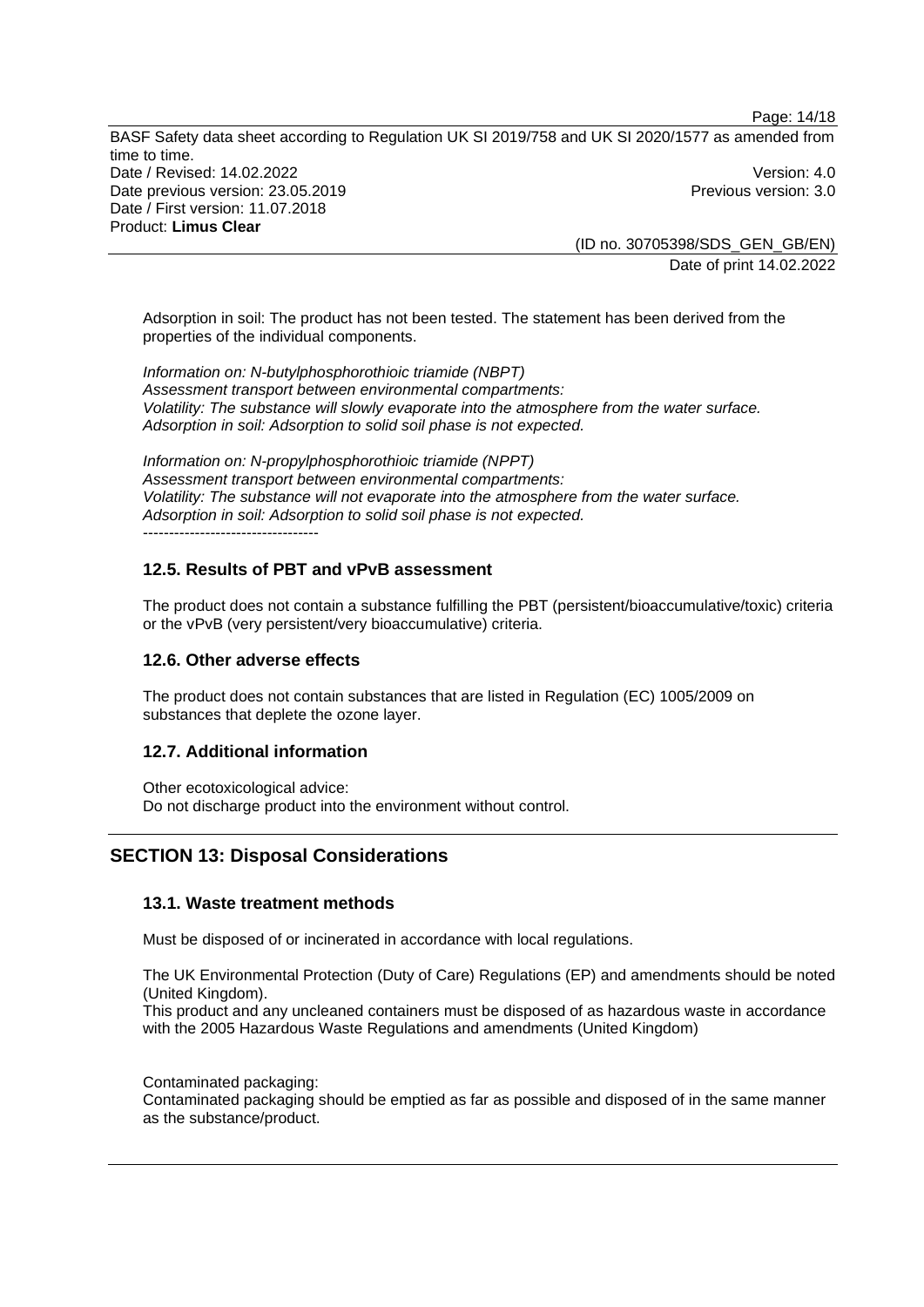BASF Safety data sheet according to Regulation UK SI 2019/758 and UK SI 2020/1577 as amended from time to time. Date / Revised: 14.02.2022 Version: 4.0 Date previous version: 23.05.2019 **Previous version: 3.0** Previous version: 3.0 Date / First version: 11.07.2018 Product: **Limus Clear** 

Page: 15/18

(ID no. 30705398/SDS\_GEN\_GB/EN) Date of print 14.02.2022

# **SECTION 14: Transport Information**

# **Land transport**

# ADR

| UN number or ID number:<br>UN proper shipping name:<br>Transport hazard class(es):<br>Packing group:<br>Environmental hazards:<br>Special precautions for<br>user | Not classified as a dangerous good under transport regulations<br>Not applicable<br>Not applicable<br>Not applicable<br>Not applicable<br>Not applicable<br>None known |
|-------------------------------------------------------------------------------------------------------------------------------------------------------------------|------------------------------------------------------------------------------------------------------------------------------------------------------------------------|
| <b>RID</b>                                                                                                                                                        |                                                                                                                                                                        |
| UN number or ID number:<br>UN proper shipping name:<br>Transport hazard class(es):<br>Packing group:<br>Environmental hazards:                                    | Not classified as a dangerous good under transport regulations<br>Not applicable<br>Not applicable<br>Not applicable<br>Not applicable<br>Not applicable               |

None known

**Inland waterway transport** 

Special precautions for

ADN

user

|                                            | Not classified as a dangerous good under transport regulations |
|--------------------------------------------|----------------------------------------------------------------|
| UN number or ID number:                    | Not applicable                                                 |
| UN proper shipping name:                   | Not applicable                                                 |
| Transport hazard class(es): Not applicable |                                                                |
| Packing group:                             | Not applicable                                                 |
| Environmental hazards:                     | Not applicable                                                 |
| Special precautions for                    | None known                                                     |
| user:                                      |                                                                |

Transport in inland waterway vessel Not evaluated

### **Sea transport**

## IMDG

UN number or ID number: Not applicable<br>UN proper shipping name: Not applicable UN proper shipping name:

Not classified as a dangerous good under transport regulations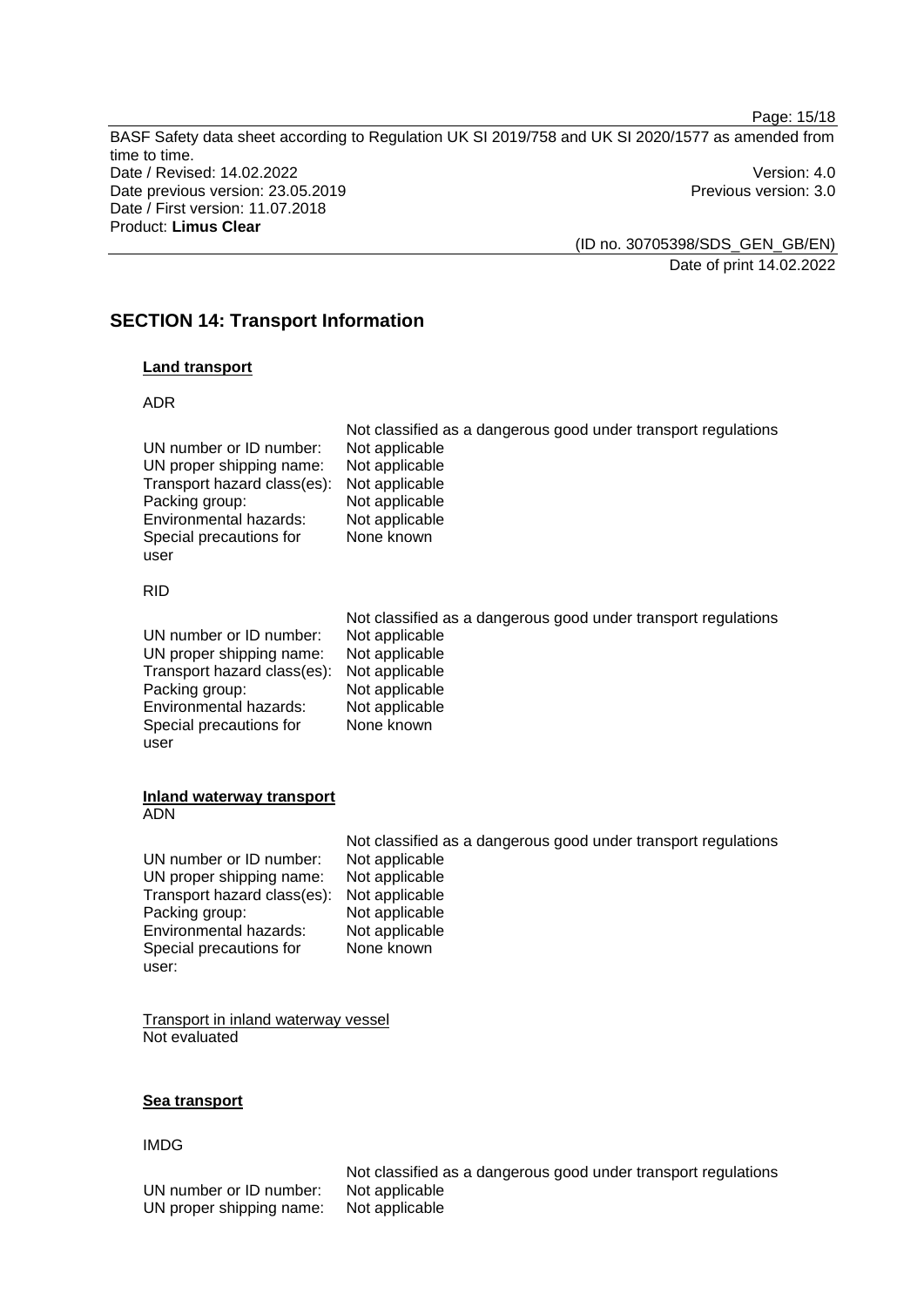Page: 16/18

BASF Safety data sheet according to Regulation UK SI 2019/758 and UK SI 2020/1577 as amended from time to time. Date / Revised: 14.02.2022 Version: 4.0 Date previous version: 23.05.2019 **Previous version: 3.0** Previous version: 3.0 Date / First version: 11.07.2018 Product: **Limus Clear** 

(ID no. 30705398/SDS\_GEN\_GB/EN) Date of print 14.02.2022

Transport hazard class(es): Not applicable Packing group: Not applicable<br>
Environmental hazards: Not applicable Environmental hazards: Special precautions for user None known

# **Air transport**

#### IATA/ICAO

UN number or ID number: Not applicable UN proper shipping name: Not applicable Transport hazard class(es): Not applicable Packing group: Not applicable Environmental hazards: Not applicable Special precautions for user

Not classified as a dangerous good under transport regulations None known

## **14.1. UN number or ID number**

See corresponding entries for "UN number or ID number" for the respective regulations in the tables above.

### **14.2. UN proper shipping name**

See corresponding entries for "UN proper shipping name" for the respective regulations in the tables above.

#### **14.3. Transport hazard class(es)**

See corresponding entries for "Transport hazard class(es)" for the respective regulations in the tables above.

# **14.4. Packing group**

See corresponding entries for "Packing group" for the respective regulations in the tables above.

### **14.5. Environmental hazards**

See corresponding entries for "Environmental hazards" for the respective regulations in the tables above.

### **14.6. Special precautions for user**

See corresponding entries for "Special precautions for user" for the respective regulations in the tables above.

### **14.7. Maritime transport in bulk according to IMO instruments**

Maritime transport in bulk is not intended.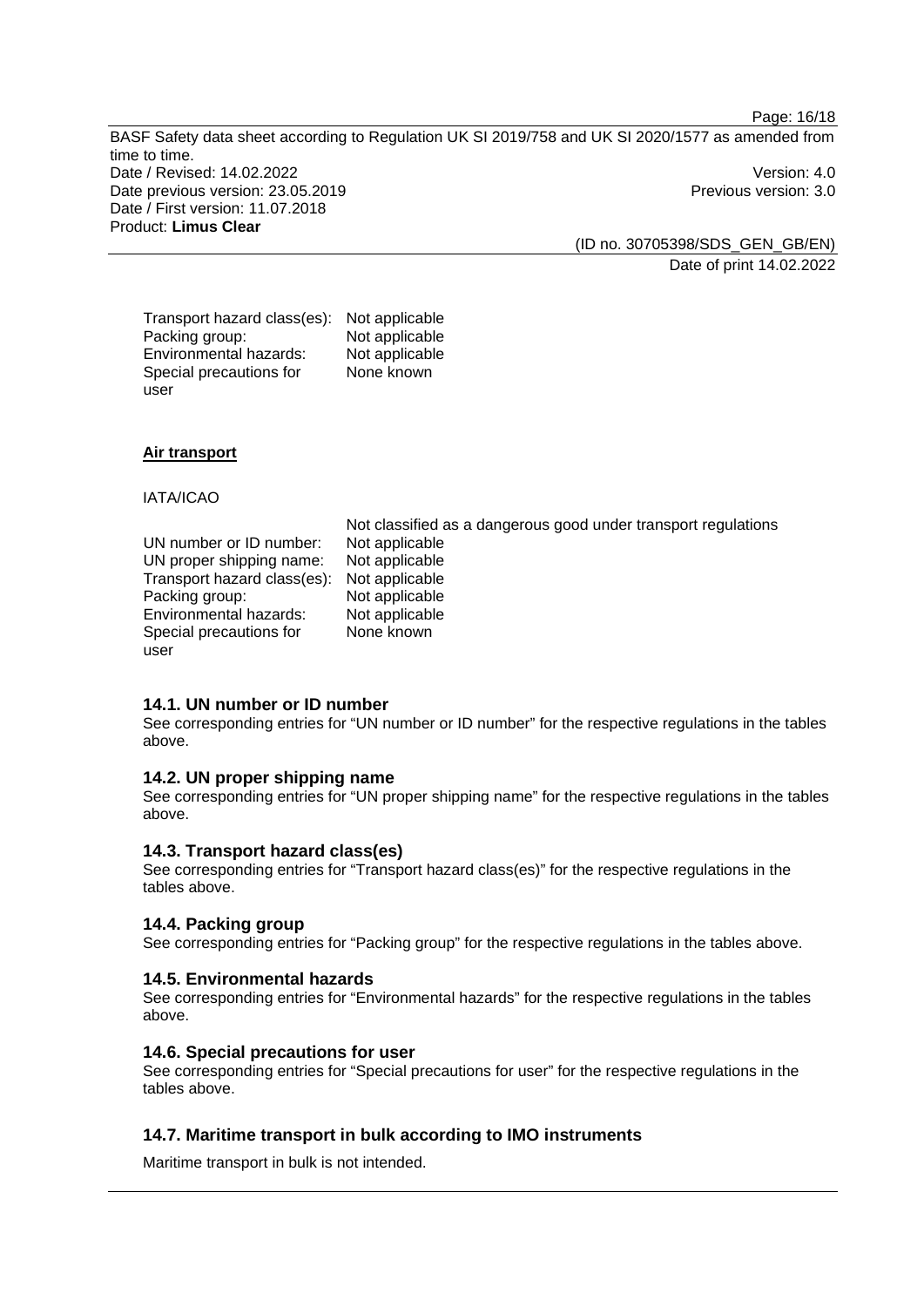Page: 17/18 BASF Safety data sheet according to Regulation UK SI 2019/758 and UK SI 2020/1577 as amended from time to time. Date / Revised: 14.02.2022 Version: 4.0 Date previous version: 23.05.2019 **Previous version: 3.0** Previous version: 3.0 Date / First version: 11.07.2018 Product: **Limus Clear** 

> (ID no. 30705398/SDS\_GEN\_GB/EN) Date of print 14.02.2022

# **SECTION 15: Regulatory Information**

# **15.1. Safety, health and environmental regulations/legislation specific for the substance or mixture**

### Prohibitions, Restrictions and Authorizations

Annex XVII of Regulation (EC) No 1907/2006: Number on List: 3

Restrictions of Regulation (EC) No 1907/2006, Annex XVII, do not apply for the intended use(s) of the product given in this SDS.

Directive 2012/18/EU - Control of Major Accident Hazards involving dangerous substances (EU): Listed in above regulation: no

The data should be considered when making any assessment under the Control of Substances Hazardous to Health Regulations (COSHH), and related guidance, for example, 'COSHH Essentials' (United Kingdom).

# **15.2. Chemical Safety Assessment**

Advice on product handling can be found in sections 7 and 8 of this safety data sheet.

# **SECTION 16: Other Information**

|                        | Full text of the classifications, including the hazard classes and the hazard statements, if mentioned |
|------------------------|--------------------------------------------------------------------------------------------------------|
| in section 2 or 3:     |                                                                                                        |
| Skin Corr./Irrit.      | Skin corrosion/irritation                                                                              |
| Eye Dam./Irrit.        | Serious eye damage/eye irritation                                                                      |
| Repr.                  | Reproductive toxicity                                                                                  |
| <b>Aquatic Chronic</b> | Hazardous to the aquatic environment - chronic                                                         |
| Acute Tox.             | Acute toxicity                                                                                         |
| H <sub>319</sub>       | Causes serious eye irritation.                                                                         |
| H <sub>3</sub> 15      | Causes skin irritation.                                                                                |
| H361f                  | Suspected of damaging fertility.                                                                       |
| H412                   | Harmful to aquatic life with long lasting effects.                                                     |
| <b>EUH401</b>          | To avoid risks to human health and the environment, comply with the                                    |
|                        | instructions for use.                                                                                  |
| H318                   | Causes serious eye damage.                                                                             |
| H <sub>302</sub>       | Harmful if swallowed.                                                                                  |
| H411                   | Toxic to aquatic life with long lasting effects.                                                       |

#### Abbreviations

ADR = The European Agreement concerning the International Carriage of Dangerous Goods by Road. ADN = The European Agreement concerning the International Carriage of Dangerous Goods by Inland waterways. ATE = Acute Toxicity Estimates. CAO = Cargo Aircraft Only. CAS = Chemical Abstract Service. CLP = Classification, Labelling and Packaging of substances and mixtures. DIN = German national organization for standardization.  $DNEL = Derived No Effect Level. EC50 = Effective$ concentration median for 50% of the population.  $EC = European Community$ .  $EN = European Standards$ .